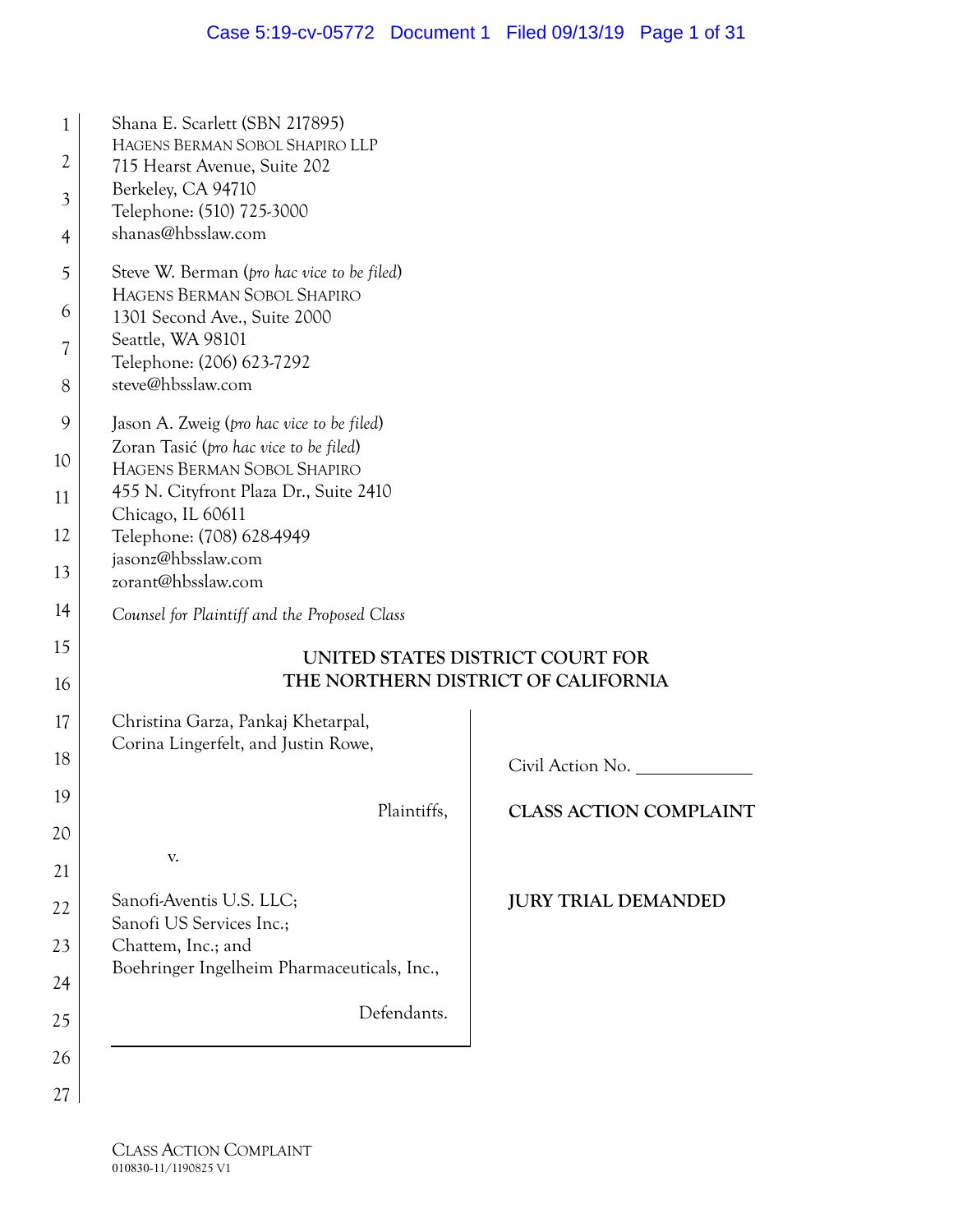| 1           |      |                 | <b>TABLE OF CONTENTS</b>                                                         |  |
|-------------|------|-----------------|----------------------------------------------------------------------------------|--|
| 2           | I.   |                 |                                                                                  |  |
| 3           | II.  |                 |                                                                                  |  |
| 4           |      | A.              |                                                                                  |  |
| 5           |      |                 | 1.                                                                               |  |
| 6           |      |                 | 2.                                                                               |  |
| 7           |      |                 | 3.                                                                               |  |
| 8           |      |                 | 4.                                                                               |  |
| $\mathbf Q$ |      |                 |                                                                                  |  |
| 10          |      | <b>B.</b>       |                                                                                  |  |
| 11          |      |                 | 1.                                                                               |  |
| 12          |      |                 | 2.                                                                               |  |
| 13          | III. |                 |                                                                                  |  |
| 14          | IV.  |                 |                                                                                  |  |
| 15          |      | A.              |                                                                                  |  |
| 16          |      | <b>B.</b>       |                                                                                  |  |
| 17          |      | $\mathcal{C}$ . | Defendants did not disclose to consumers that Zantac exposes users to high       |  |
| 18          |      |                 | levels of the carcinogen NDMA, despite scientific studies alerting defendants    |  |
| 19          |      |                 |                                                                                  |  |
| 20          | V.   |                 |                                                                                  |  |
| 21          | VI.  |                 | TOLLING OF THE STATUTE OF LIMITATIONS AND ESTOPPEL 19                            |  |
| 22          |      | A.              |                                                                                  |  |
| 23          |      | <b>B.</b>       |                                                                                  |  |
| 24          |      | $C$ .           |                                                                                  |  |
| 25          | VII. |                 |                                                                                  |  |
| 26          |      |                 | Count 1: Violation of California Legal Remedies Act (Cal. Civ. Code §§ 1750-85), |  |
| 27          |      |                 |                                                                                  |  |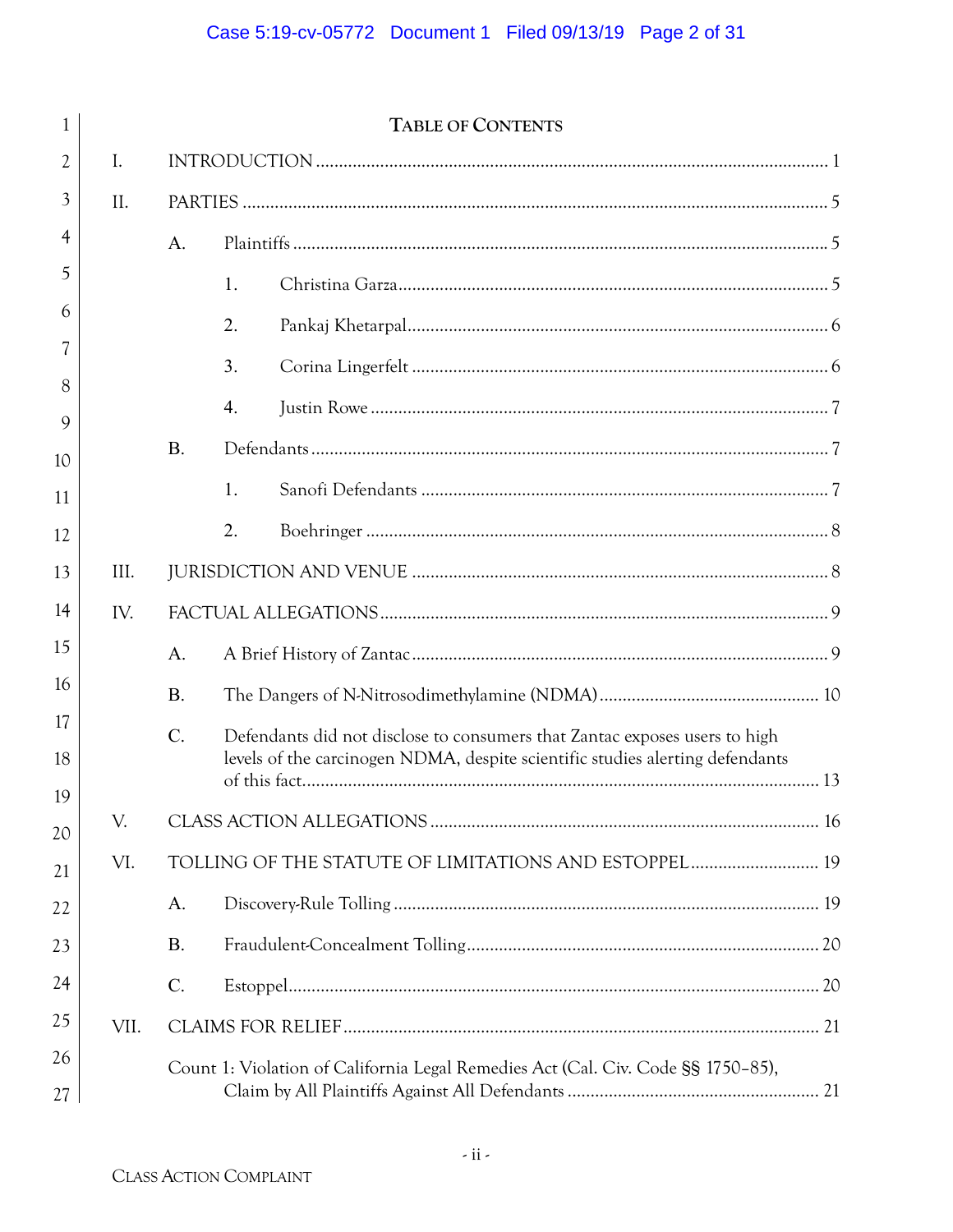# Case 5:19-cv-05772 Document 1 Filed 09/13/19 Page 3 of 31

| $\mathfrak{2}$<br>VIII.<br>$\mathfrak{Z}$<br>IX.<br>$\overline{4}$<br>5<br>6<br>7<br>$8\phantom{1}$<br>9<br>10<br>11<br>12<br>14<br>16<br>17<br>$18\,$<br>19<br>21<br>24<br>25<br>26<br>27 | $\mathbf{1}$ | Count 2: Violation of California Unfair Competition Law (Cal. Bus. & Prof. Code<br>§§ 17200-17594), Claim by All Plaintiffs Against All Defendants  24 |  |
|--------------------------------------------------------------------------------------------------------------------------------------------------------------------------------------------|--------------|--------------------------------------------------------------------------------------------------------------------------------------------------------|--|
|                                                                                                                                                                                            |              |                                                                                                                                                        |  |
|                                                                                                                                                                                            |              |                                                                                                                                                        |  |
|                                                                                                                                                                                            |              |                                                                                                                                                        |  |
|                                                                                                                                                                                            |              |                                                                                                                                                        |  |
|                                                                                                                                                                                            |              |                                                                                                                                                        |  |
|                                                                                                                                                                                            |              |                                                                                                                                                        |  |
|                                                                                                                                                                                            |              |                                                                                                                                                        |  |
|                                                                                                                                                                                            |              |                                                                                                                                                        |  |
|                                                                                                                                                                                            |              |                                                                                                                                                        |  |
|                                                                                                                                                                                            |              |                                                                                                                                                        |  |
|                                                                                                                                                                                            |              |                                                                                                                                                        |  |
|                                                                                                                                                                                            | 13           |                                                                                                                                                        |  |
|                                                                                                                                                                                            |              |                                                                                                                                                        |  |
|                                                                                                                                                                                            | 15           |                                                                                                                                                        |  |
|                                                                                                                                                                                            |              |                                                                                                                                                        |  |
|                                                                                                                                                                                            |              |                                                                                                                                                        |  |
|                                                                                                                                                                                            |              |                                                                                                                                                        |  |
|                                                                                                                                                                                            |              |                                                                                                                                                        |  |
|                                                                                                                                                                                            | $20\,$       |                                                                                                                                                        |  |
|                                                                                                                                                                                            |              |                                                                                                                                                        |  |
|                                                                                                                                                                                            | $22\,$       |                                                                                                                                                        |  |
|                                                                                                                                                                                            | 23           |                                                                                                                                                        |  |
|                                                                                                                                                                                            |              |                                                                                                                                                        |  |
|                                                                                                                                                                                            |              |                                                                                                                                                        |  |
|                                                                                                                                                                                            |              |                                                                                                                                                        |  |
|                                                                                                                                                                                            |              |                                                                                                                                                        |  |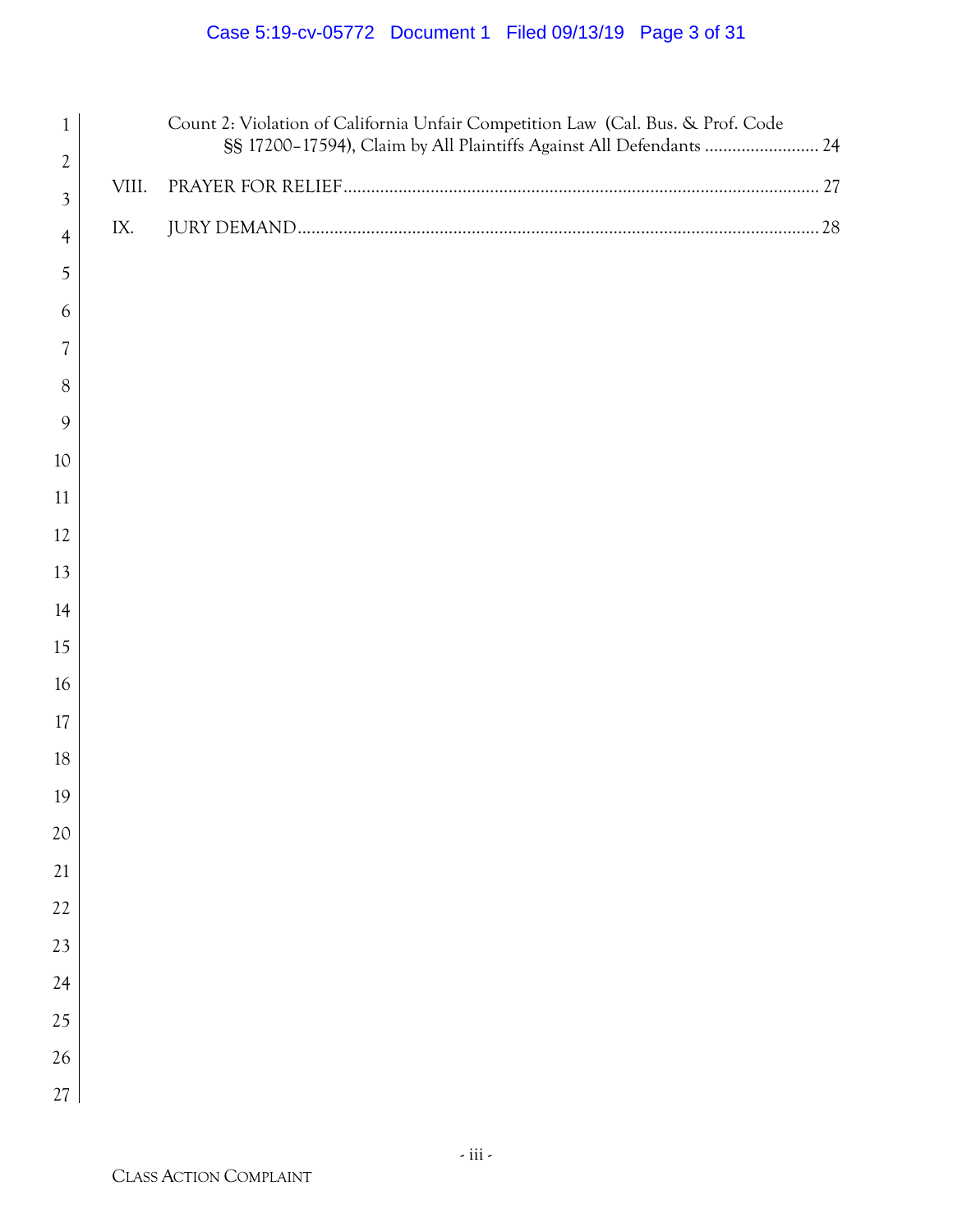#### Case 5:19-cv-05772 Document 1 Filed 09/13/19 Page 4 of 31

1 2 3 4 5 Plaintiffs, on behalf of themselves and all others similarly situated, in their action against Defendants Sanofi-Aventis U.S. LLC, Sanofi US Services Inc., and Chattem, Inc. (collectively "Sanofi" or "Sanofi Defendants"), and Boehringer Ingelheim Pharmaceuticals, Inc. ("Boehringer") allege the following based on personal knowledge, the investigation of counsel, and information and belief.

6

7

8

9

10

11

12

13

14

15

16

17

18

19

20

21

22

23

24

25

26

27

#### **I. INTRODUCTION**

1. Zantac—the brand-name version of the generic drug ranitidine—is used to treat gastrointestinal conditions such as acid indigestion, heartburn, sour stomach, and gastroesophageal reflux disease.<sup>1</sup> Zantac was first sold in the United States in 1983; three years later, it became the first drug to total \$1 billion in sales.<sup>2</sup>

2. As recently as 2018, Zantac was widely used and remained one of the most popular tablet brands of antacid<sup>3</sup> in the United States, with sales of Zantac 150 (the over-the-counter tablets containing a 150 mg dose) totaling \$128.9 million annually.<sup>4</sup> Over-the-counter Zantac also is sold in the form of tablets containing a 75 mg dose (Zantac 75).

3. But Zantac's unprecedented sales were possible only because of a deception perpetrated by the drug's manufacturers on consumers who have purchased Zantac since it hit the market in 1983. Sanofi and Boehringer are only the most recent perpetrators of this deception.

 <sup>1</sup> *Ranitidine hydrochloride – Drug Summary*, PRESCRIBER'S DIGITAL REFERENCE (last visited Sept. 13, 2019), https://www.pdr.net/drug-summary/Zantac-150-and-300-Tablets-ranitidinehydrochloride-241.3325.

<sup>2</sup> Richard Wright, M.D., *How Zantac Became the Best-Selling Drug in History*, 16(4) J. OF HEALTHCARE MARKETING 24 (Winter 1996).

 $3$  Zantac is not technically an antacid because it "works by reducing the amount of acid [the] stomach makes," whereas antacids "neutralize the acid that your stomach has already made." *See Ranitidine, Oral Tablet*, HEALTHLINE (last visited Sept. 13, 2019), https://www.healthline.com/ health/ranitidine-oral-tablet. Nonetheless, this Complaint sometimes refers to Zantac as an antacid because this is often how the drug is referred to colloquially. *See, e.g., Leading antacid tablet brands in the United States in 2018, based on sales*, STATISTA (last visited Sept. 13, 2019),

https://www.statista.com/statistics/194544/leading-us-antacid-tablet-brands-in-2013-based-on-sales/.

<sup>4</sup> *Leading antacid tablet brands in the United States in 2018*, *supra* footnote 3.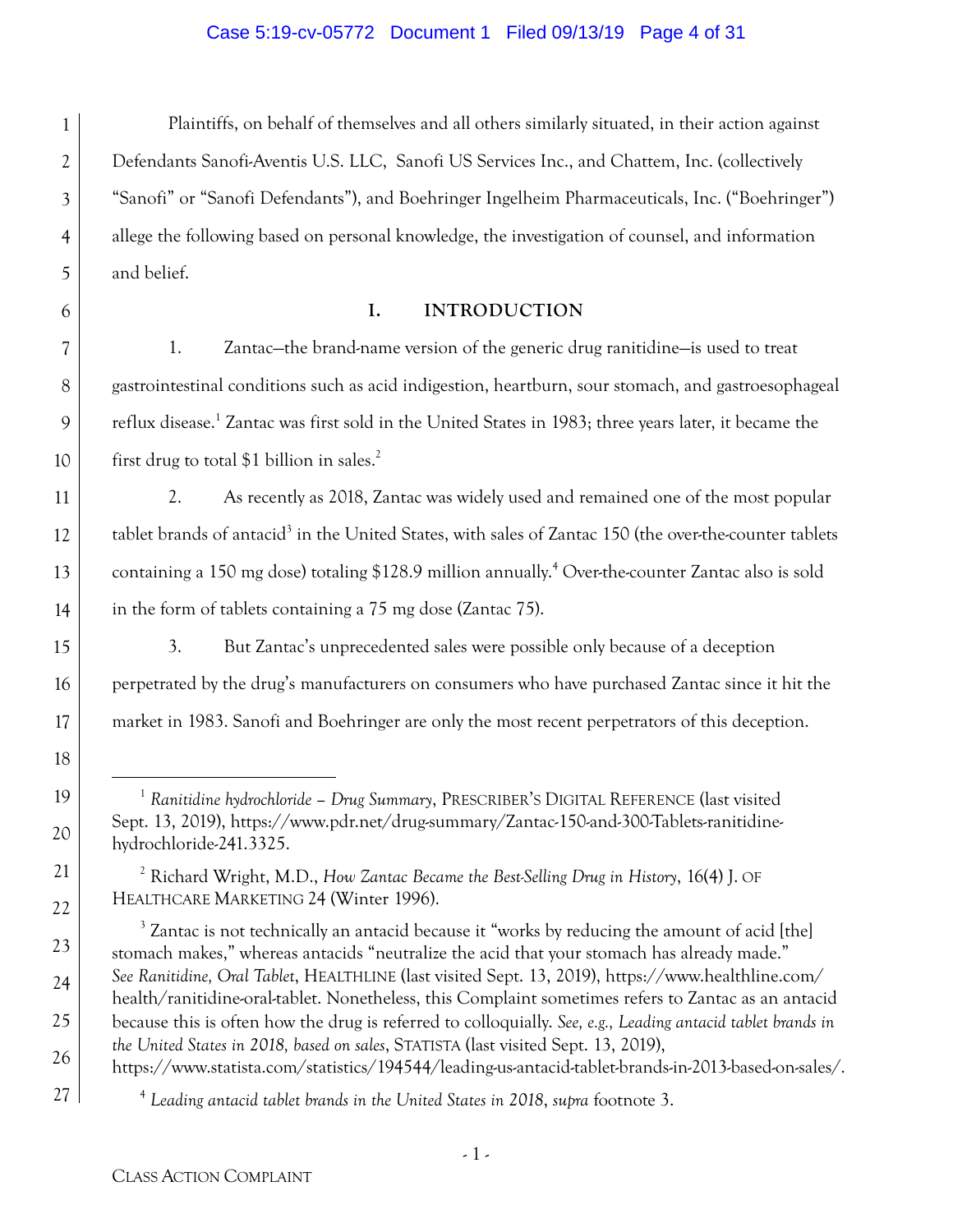#### Case 5:19-cv-05772 Document 1 Filed 09/13/19 Page 5 of 31

1 2 3 4 5 6 These companies never disclosed to consumers that the drug has a critical defect: When ingested, Zantac produces in the human body high quantities of N-Nitrosodimethylamine (NDMA), a chemical that the World Health Organization has described as "clearly carcinogenic."5 The dangers of NDMA have been publicly known for over 40 years.<sup>6</sup> NDMA itself belongs to a family of chemicals called N-nitrosamines, which the U.S. Environmental Protection Agency refers to as "potent carcinogens."

4. Recent scientific testing conducted by Valisure LLC and ValisureRX LLC (collectively "Valisure") "has detected extremely high levels of NDMA in *all lots [of ranitidine] tested,* across multiple manufacturers of ranitidine products," including Zantac.<sup>7</sup>

10 11 5. Valisure has notified the FDA of its findings by filing a citizen petition on September 13, 2019.<sup>8</sup>

6. Valisure is an "online pharmacy currently licensed in 38 states and an analytical laboratory that is ISO 17025 accredited by the International Organization for Standardization."<sup>9</sup> Valisure also is registered with the Drug Enforcement Administration and the FDA.<sup>10</sup> The tests conducted by Valisure show that "ranitidine can react with itself in standard analysis conditions . . . at high efficiency to produce NDMA at dangerous levels well in excess of the permissible daily intake limit for this probable carcinogen."11

 5 R.G. Liteplo, et al., *Concise International Chemical Assessment Document 38:*  N*-Nitrosodimethylamine*, WORLD HEALTH ORGANIZATION (2002), *available at* https://www.who.int/ ipcs/publications/cicad/en/cicad38.pdf.

<sup>7</sup> Valisure Citizen Petition to FDA ("Citizen Petition") at 6 (emphasis added).

<sup>8</sup> *Id.*

<sup>9</sup> *Id.* at 2.

26 <sup>10</sup> *Id.*

7

8

9

12

13

14

15

16

17

18

19

20

21

22

23

24

25

27 <sup>11</sup> *Id.*

<sup>6</sup> *See, e.g.,* Jane Brody, *Bottoms Up: Alcohol in moderation can extend life*, THE GLOBE AND MAIL (CANADA) (Oct. 11, 1979) ("As one of a family of carcinogens called nitrosamines, NDMA has caused cancer in nearly every laboratory animal tested so far.").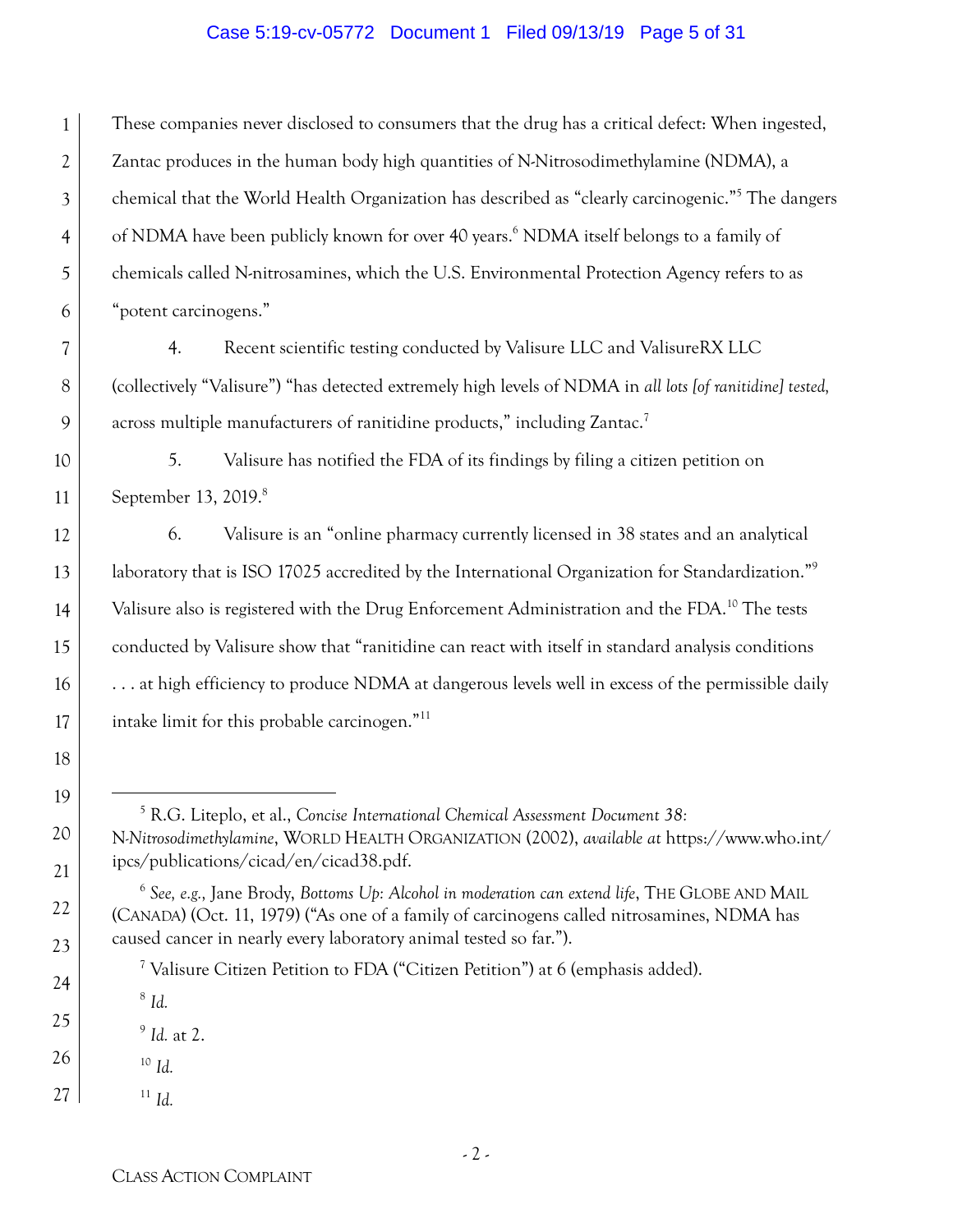#### Case 5:19-cv-05772 Document 1 Filed 09/13/19 Page 6 of 31

1 2 3 4 5 6 7. The FDA recently announced a permissible intake limit of **96 ng** of NDMA per day.12 These low limits are consistent with the public health statement issued 30 years ago by the Agency for Toxic Substances and Disease Registry, which warned of the dangers posed by NDMA, noting among other things that "high level short-term and low level long-term exposures [to NDMA] caused non-cancerous liver damage and/or cancer in animals [and] also usually resulted in internal bleeding and death."13

8. Valisure's testing—which employs the FDA's own gas chromatography/mass spectrometry ("GC/MS") protocol—detects 2,511,469 ng of NDMA per 150 mg tablet of Zantac.<sup>14</sup> In other words, the FDA-recommended protocol detects a quantity of NDMA in each Zantac tablet that is more than **26,000 times** greater than the amount that can be safely ingested daily.

9. "The typical recommended dose of ranitidine for therapy of peptic ulcer disease in adults is 150 mg twice daily or 300 mg once nightly for 4 to 8 weeks, and maintenance doses of 150 mg once daily."15 Moreover, chronic use of the drug is common "for therapy of heartburn and indigestion."16

10. Thus, a typical consumer who is taking Zantac over the course of eight weeks to treat peptic ulcer disease is exposed to more than  $280,000,000$  ng (or 0.28 grams) of NDMA.<sup>17</sup>

 12 *FDA Updates and Press Announcements on Angiotensin II Receptor Blocker (ARB) Recalls (Valsartan, Losartan, and Irbesartan)*, FDA (last updated Aug. 28, 2019) (setting "interim limits for NDMA" and other nitrosamines at 96 ng/day for angiotensin II receptor blockers).

13 Agency for Toxic Substances & Disease Registry, *Public Health Statement for n-Nitrosodimethylamine* 2 (Dec. 1989), available at https://www.atsdr.cdc.gov/ToxProfiles/tp141-c1 b.pdf. The public health statement also notes that "[s]hort-term or long-term exposure of animals to water or food containing NDMA is also associated with serious effects, such as liver disease and death, at levels ranging from 5 to 50 ppm [parts per million] in water and 5 to 100 ppm in food." *Id.* at 3.

<sup>14</sup> Citizen Petition at 6.

<sup>15</sup> *Drug Record: Ranitidine*, NATIONAL INSTITUTES OF HEALTH (updated July 1, 2019), https://livertox.nih.gov/Ranitidine.htm.

<sup>16</sup> *Id.*

7

8

9

10

11

12

13

14

15

16

17

18

19

20

21

22

23

24

25

26

27

<sup>17</sup> This quantity also can be expressed as  $280$  mg or  $0.28$  g of NDMA.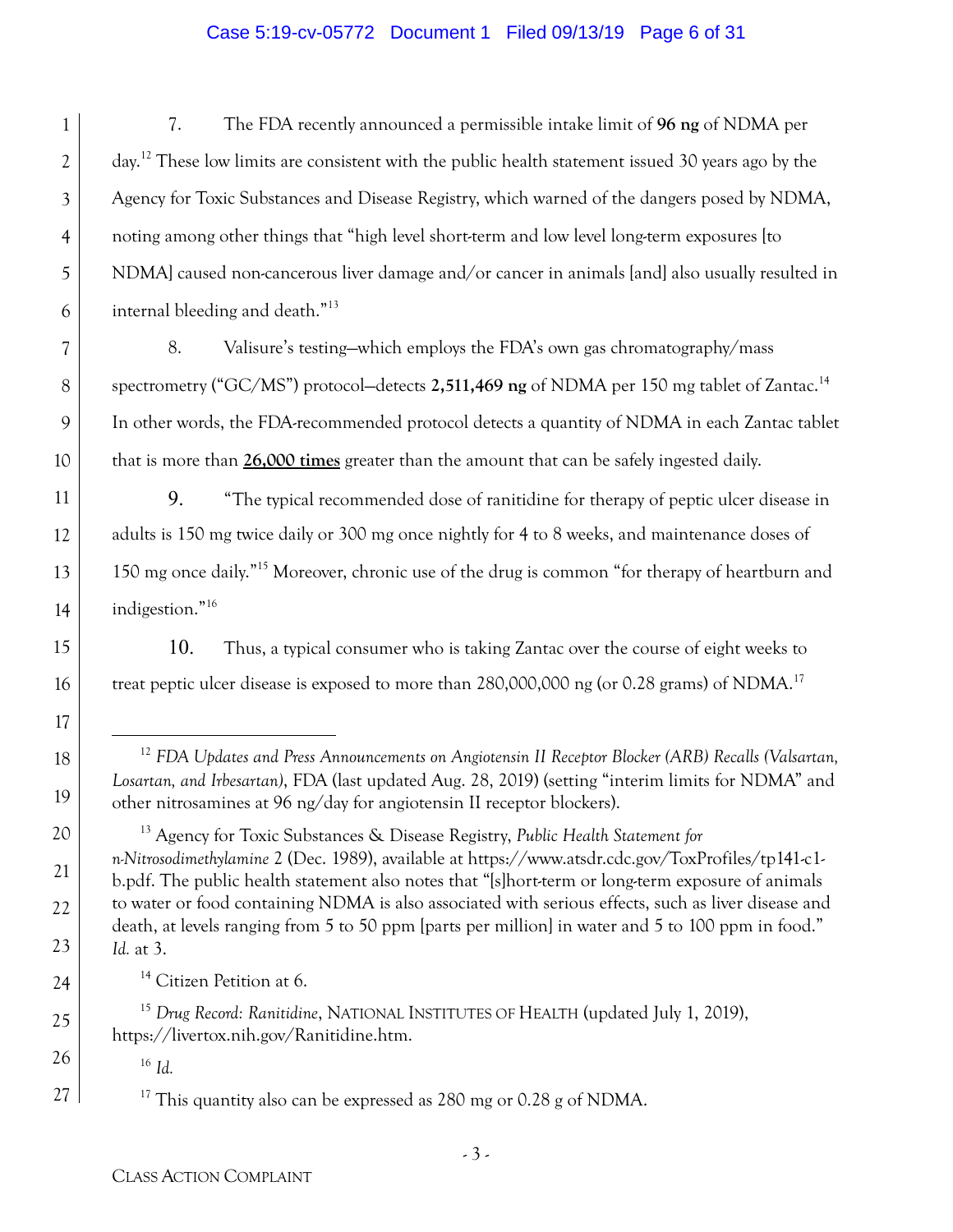#### Case 5:19-cv-05772 Document 1 Filed 09/13/19 Page 7 of 31

1 3 And a consumer who takes a 150 mg maintenance dose of Zantac once daily is exposed to 889,000,000 ng (0.889 grams) of NDMA over the course of a year. Again, the FDA's permissible intake limit of NDMA is 96 ng per day, which translates to just 0.000034 grams per year.

11. Zantac is used not only by adults but is also given to children and teenagers to treat gastroesophageal reflux, among other things.18

12. In addition to the FDA-recommended testing described above, when Zantac was tested "in conditions simulating the human stomach," the quantity of NDMA detected was as high as 304,500 ng per tablet—**3,171 times** more than the amount that can be safely ingested daily.19 Recent peer-reviewed scientific literature has demonstrated the existence of dangerous levels of NDMA in the urine of those who have taken ranitidine.<sup>20</sup>

13. Sanofi has owned the U.S. rights to over-the-counter Zantac since about January 2017, and has manufactured and distributed the drug during that period. Previously, Defendant Boehringer owned the U.S. rights to Zantac and manufactured and distributed the drug from about October 2006 to January 2017.

14. Both Sanofi and Boehringer knew or had reason to know that Zantac exposes users to unsafe levels of the carcinogen NDMA: During the period that Sanofi and Boehringer manufactured and distributed Zantac, numerous scientific studies were published showing, among other things, that ranitidine (the generic bioequivalent of Zantac) forms NDMA when placed in drinking water<sup>21</sup> and that a person who consumes ranitidine has a 400-fold increase of NDMA

 18 *Treatment for GER & GERD in Children & Teens*, NATIONAL INSTITUTE OF DIABETES AND DIGESTIVE AND KIDNEY DISEASES (Apr. 2015), https://www.niddk.nih.gov/healthinformation/digestive-diseases/acid-reflux-ger-gerd-children-teens/treatment.

<sup>19</sup> Citizen Petition at 6-7.

2

4

5

6

7

8

9

10

11

12

13

14

15

16

17

18

19

20

21

22

23

24

25

26

27

20 Teng Zeng & William A. Mitch, *Oral intake of ranitidine increases urinary excretion of*  N*-nitrosodimethylamine*, 37(6) CARCINOGENESIS 625 (Mar. 18, 2016).

<sup>21</sup> *See, e.g.*, Massimiliano Sgroi, et al., *N-Nitrosodimethylamine (NDMA) and its precursors in water and wastewater: A review of formation and removal*, 191 CHEMOSPHERE 685 (Oct. 15, 2017); Yong Dong Liu, et al., *Formation Mechanism of NDMA from Ranitidine, Trimethylamine, and Other Tertiary Amines during Chloramination: A Computational Study*, 48 ENVTL. SCI. & TECHNOLOGY 8653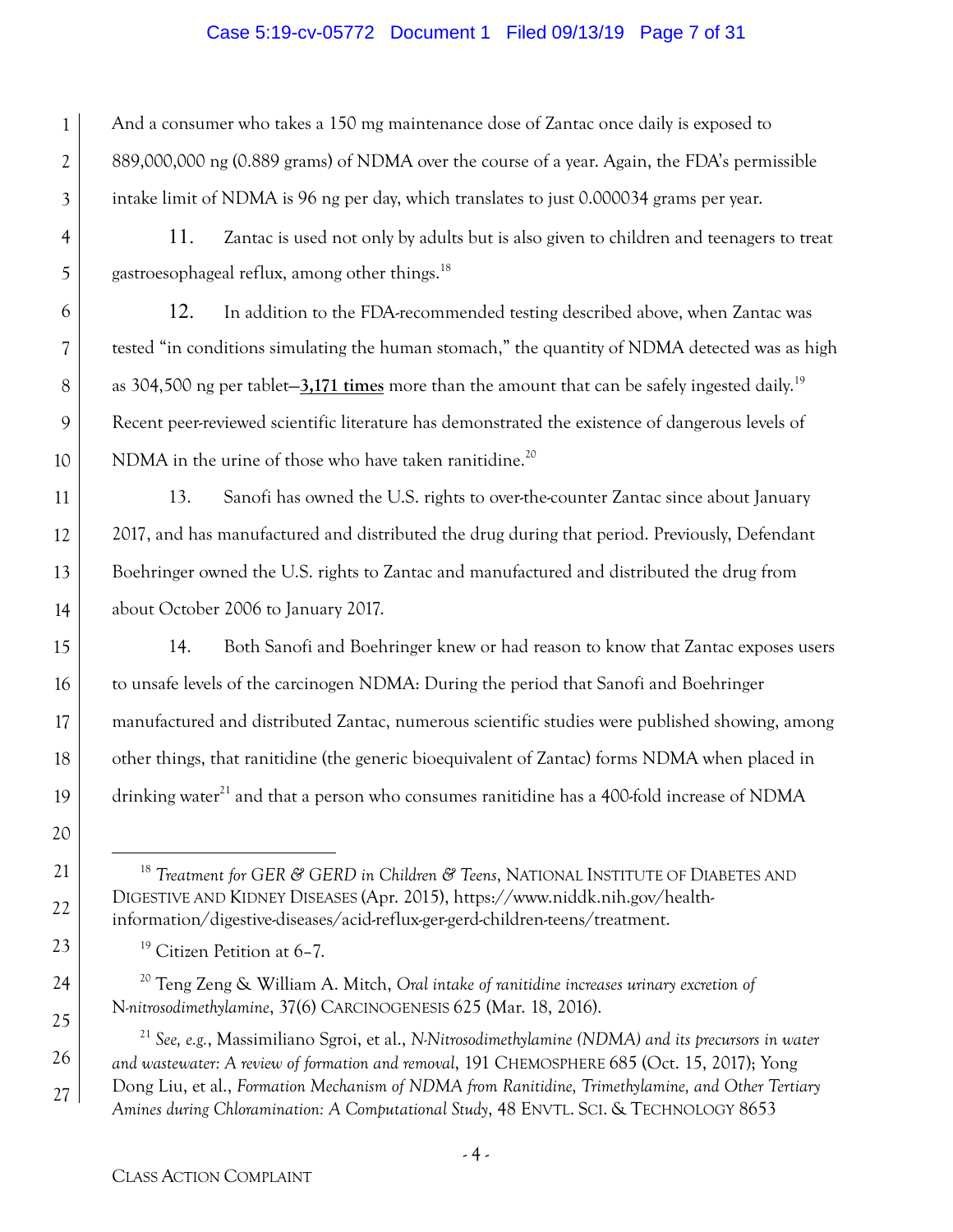# Case 5:19-cv-05772 Document 1 Filed 09/13/19 Page 8 of 31

| $\mathbf{1}$   | concentration in their urine. <sup>22</sup>                                                                                                                                                                 |
|----------------|-------------------------------------------------------------------------------------------------------------------------------------------------------------------------------------------------------------|
| 2              | Despite the weight of scientific evidence showing that Zantac exposed users to<br>15.                                                                                                                       |
| $\mathfrak{Z}$ | unsafe levels of the carcinogen NDMA, neither Sanofi nor Boehringer disclosed this risk to                                                                                                                  |
| $\overline{4}$ | consumers on the drug's label-or through any other means. Had Defendants disclosed that Zantac                                                                                                              |
| 5              | results in unsafe levels of NDMA in the human body, no person, let alone a reasonable person,                                                                                                               |
| 6              | would have purchased and consumed Zantac.                                                                                                                                                                   |
| 7              | Plaintiffs are persons who have previously purchased the over-the-counter version of<br>16.                                                                                                                 |
| $8\phantom{1}$ | the drug Zantac. In this suit, Plaintiffs seek to represent a Class of those persons who purchased                                                                                                          |
| 9              | over-the-counter Zantac in the State of California between January 1, 2010 and the present.                                                                                                                 |
| 10             | 17.<br>Had Plaintiffs and the Class known that taking Zantac would expose them to high                                                                                                                      |
| 11             | levels of the carcinogen NDMA, they would not have purchased the drug.                                                                                                                                      |
| 12             | 18.<br>Defendants' failure to disclose this material information to Plaintiffs and the Class                                                                                                                |
| 13             | violates California's consumer-protection laws.                                                                                                                                                             |
| 14             | II.<br><b>PARTIES</b>                                                                                                                                                                                       |
| 15             | A. Plaintiffs                                                                                                                                                                                               |
| 16             | 1.<br>Christina Garza                                                                                                                                                                                       |
| 17             | 19.<br>Plaintiff Christina Garza is a citizen of the State of California and resides in                                                                                                                     |
| 18             | Fontana, California.                                                                                                                                                                                        |
| 19             | Ms. Garza first purchased over-the-counter Zantac in approximately 2015 at either a<br>20.                                                                                                                  |
| 20             | Target or Walmart in California, and took the drug consistently for the next two years.                                                                                                                     |
| 21             |                                                                                                                                                                                                             |
| 22             | (June 26, 2014); Julien Le Roux, et al., Chloramination of nitrogenous contaminants (pharmaceuticals                                                                                                        |
| 23             | and pesticides): NDMA and halogenated DBPs formation, 45 WATER RESEARCH 3164 (Mar. 26, 2011);<br>Rugiao Shen & Susan A. Andrews, Demonstration of 20 pharmaceuticals and personal care products             |
| 24             | (PPCPs) as nitrosamine precursors during chloramine disinfection, 45 WATER RESEARCH 944 (Oct. 13,<br>2010); Giovanni Brambilla & Antonietta Martelli, Update on genotoxicity and carcinogenicity testing of |
| 25             | 472 marketed pharmaceuticals, 681 MUTATION RESEARCH 209 (Sept. 19, 2008); Giovanni Brambilla                                                                                                                |
| 26             | & Antonietta Martelli, Genotoxic and carcinogenic risk to humans of drug-nitrite interaction products,<br>635 MUTATION RESEARCH 17 (Dec. 6, 2006).                                                          |
| 27             | <sup>22</sup> Zeng & Mitch, <i>supra</i> footnote 20.                                                                                                                                                       |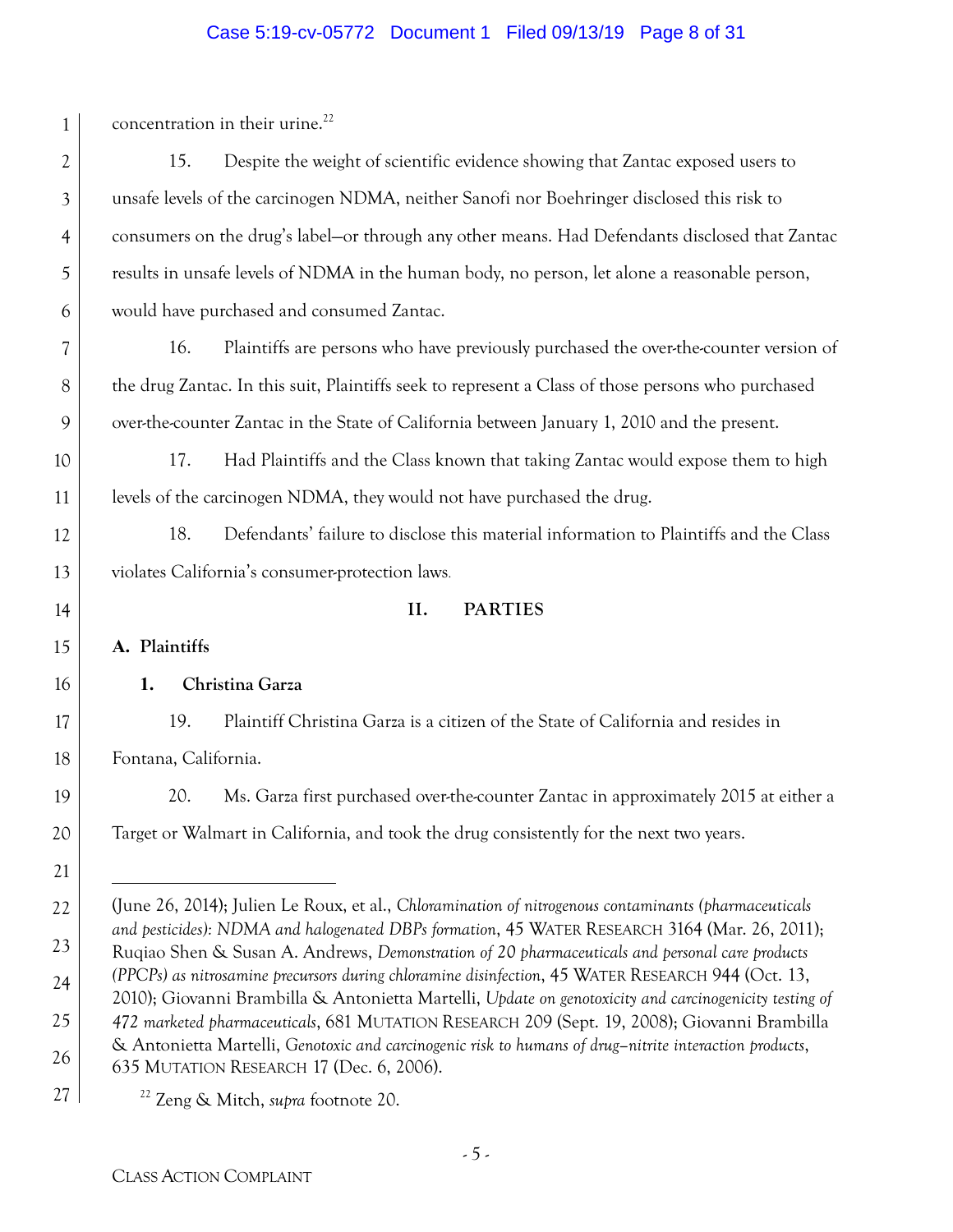# Case 5:19-cv-05772 Document 1 Filed 09/13/19 Page 9 of 31

| 1              | Ms. Garza purchased over-the-counter Zantac that was manufactured and<br>21.                        |
|----------------|-----------------------------------------------------------------------------------------------------|
| 2              | distributed by Defendant Boehringer and by the Sanofi Defendants.                                   |
| $\mathfrak{Z}$ | If Ms. Garza had known that taking Zantac would expose her to unsafe quantities<br>22.              |
| $\overline{4}$ | of NDMA, she would not have purchased or used the drug.                                             |
| 5              | Pankaj Khetarpal<br>2.                                                                              |
| 6              | Plaintiff Pankaj Khetarpal is a citizen of the State of California and resides in San<br>23.        |
| 7              | Diego, California.                                                                                  |
| 8              | Mr. Khetarpal first started taking Zantac in approximately 2007.<br>24.                             |
| 9              | As recently as August 2019, Mr. Khetarpal was purchasing over-the-counter Zantac<br>25.             |
| 10             | from either Costco or CVS in California, and taking a 150 mg dose three to five times per week.     |
| 11             | Mr. Khetarpal purchased over-the-counter Zantac that was manufactured and<br>26.                    |
| 12             | distributed by Defendant Boehringer and by the Sanofi Defendants.                                   |
| 13             | Mr. Khetarpal would not have purchased or used Zantac if he had known that the<br>27.               |
| 14             | drug would expose him to unsafe levels of NDMA.                                                     |
| 15             | Corina Lingerfelt<br>3.                                                                             |
| 16             | 28.<br>Plaintiff Corina Lingerfelt is a citizen of the State of California and resides in San       |
| 17             | Jose, California.                                                                                   |
| 18             | 29.<br>Ms. Lingerfelt started taking over-the-counter Zantac in approximately 2009; since           |
| 19             | then, she has consistently purchased large packages of 150 mg Zantac tablets at least three times a |
| 20             | year, generally at either Walmart or Costco in California.                                          |
| 21             | 30.<br>During that ten-year period, Ms. Lingerfelt took Zantac tablets to treat her                 |
| 22             | heartburn.                                                                                          |
| 23             | 31.<br>Thus, Ms. Lingerfelt purchased over-the-counter Zantac that was manufactured and             |
| 24             | distributed by Defendant Boehringer and by the Sanofi Defendants.                                   |
| 25             | 32.<br>Ms. Lingerfelt would not have purchased or used Zantac if she had known that the             |
| 26             | drug would expose her to unsafe levels of NDMA.                                                     |
| 27             |                                                                                                     |

- 6 -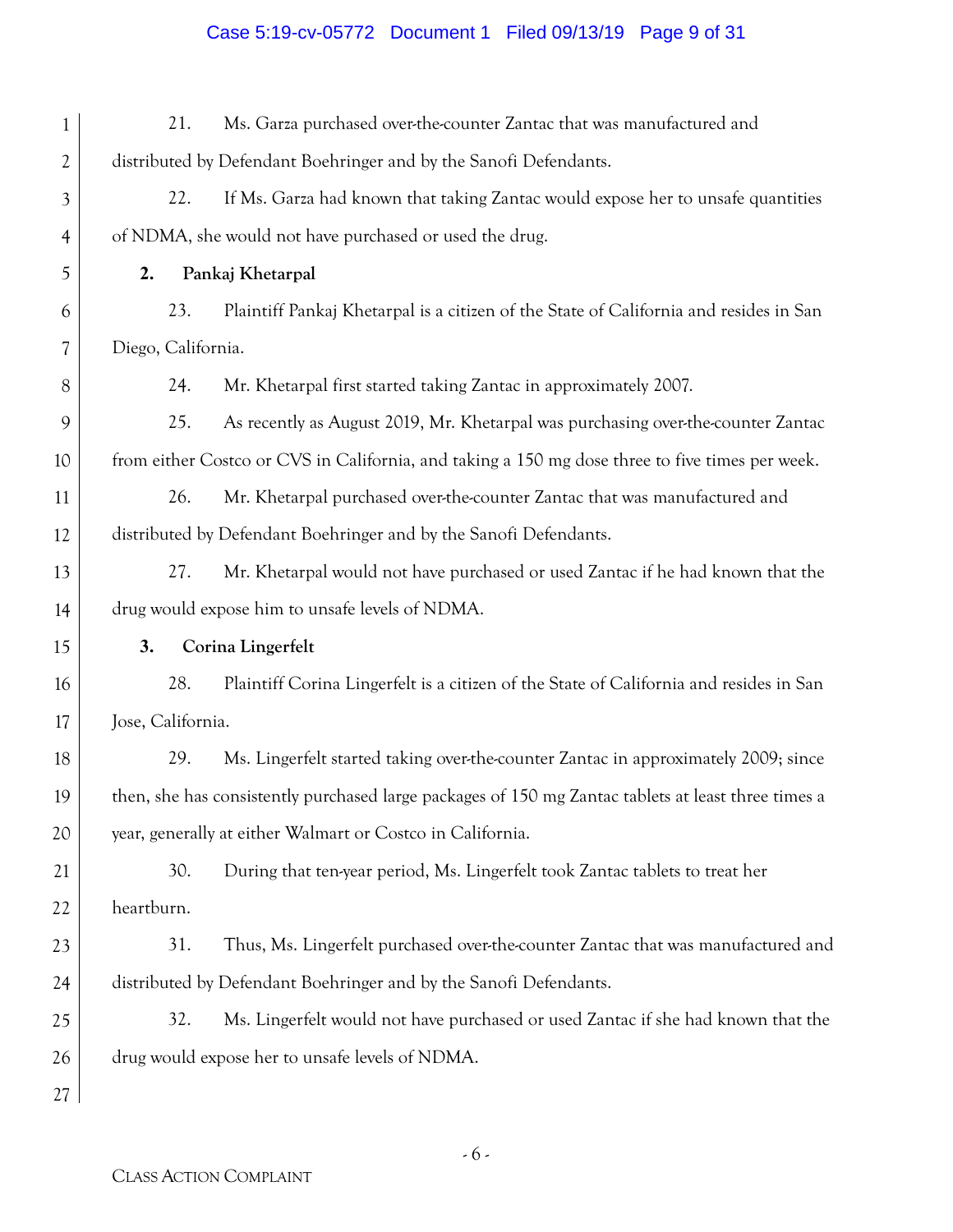# Case 5:19-cv-05772 Document 1 Filed 09/13/19 Page 10 of 31

| 1              | <b>Justin Rowe</b><br>4.                                                                            |
|----------------|-----------------------------------------------------------------------------------------------------|
| $\overline{2}$ | Plaintiff Justin Rowe is a citizen of the State of California and resides in Garden<br>33.          |
| 3              | Grove, California.                                                                                  |
| 4              | 34.<br>Mr. Rowe purchased over-the-counter Zantac at CVS and Walgreens pharmacies in                |
| 5              | California for approximately two years beginning in about 2016.                                     |
| 6              | During that two-year period, Mr. Rowe consistently took two 150 mg tablets of<br>35.                |
| 7              | Zantac a day.                                                                                       |
| 8              | Mr. Rowe purchased over-the-counter Zantac that was manufactured and<br>36.                         |
| 9              | distributed by Defendant Boehringer and by the Sanofi Defendants.                                   |
| 10             | If Mr. Rowe had known at the time that taking Zantac would expose him to unsafe<br>37.              |
| 11             | quantities of NDMA, he would not have purchased or used the drug.                                   |
| 12             | <b>B.</b> Defendants                                                                                |
| 13             | Sanofi Defendants<br>1.                                                                             |
| 14             | 38.<br>Defendant Sanofi-Aventis U.S. LLC is a Delaware limited liability corporation with           |
| 15             | a principal place of business at 55 Corporate Drive, Bridgewater, New Jersey 08807, and is a wholly |
| 16             | owned subsidiary of the French company Sanofi.                                                      |
| 17             | 39.<br>Defendant Sanofi US Services Inc. is a Delaware corporation with a principal place           |
| 18             | of business at 55 Corporate Drive, Bridgewater, New Jersey 08807, and is a wholly owned             |
| 19             | subsidiary of the French company Sanofi.                                                            |
| 20             | Defendant Chattem, Inc. is a Tennessee corporation with a principal place of<br>40.                 |
| 21             | business at 1715 West 38th Street Chattanooga, Tennessee 37409, and is a wholly owned               |
| 22             | subsidiary of the French company Sanofi.                                                            |
| 23             | 41.<br>Defendants Sanofi-Aventis U.S. LLC; Sanofi US Services Inc.; and Chattem, Inc.               |
| 24             | (collectively "Sanofi" or "Sanofi Defendants") controlled the U.S. rights to Zantac from about      |
| 25             | January 2017 to the present, and manufactured and distributed the drug in the United States         |
| 26             | during that period.                                                                                 |
| 27             |                                                                                                     |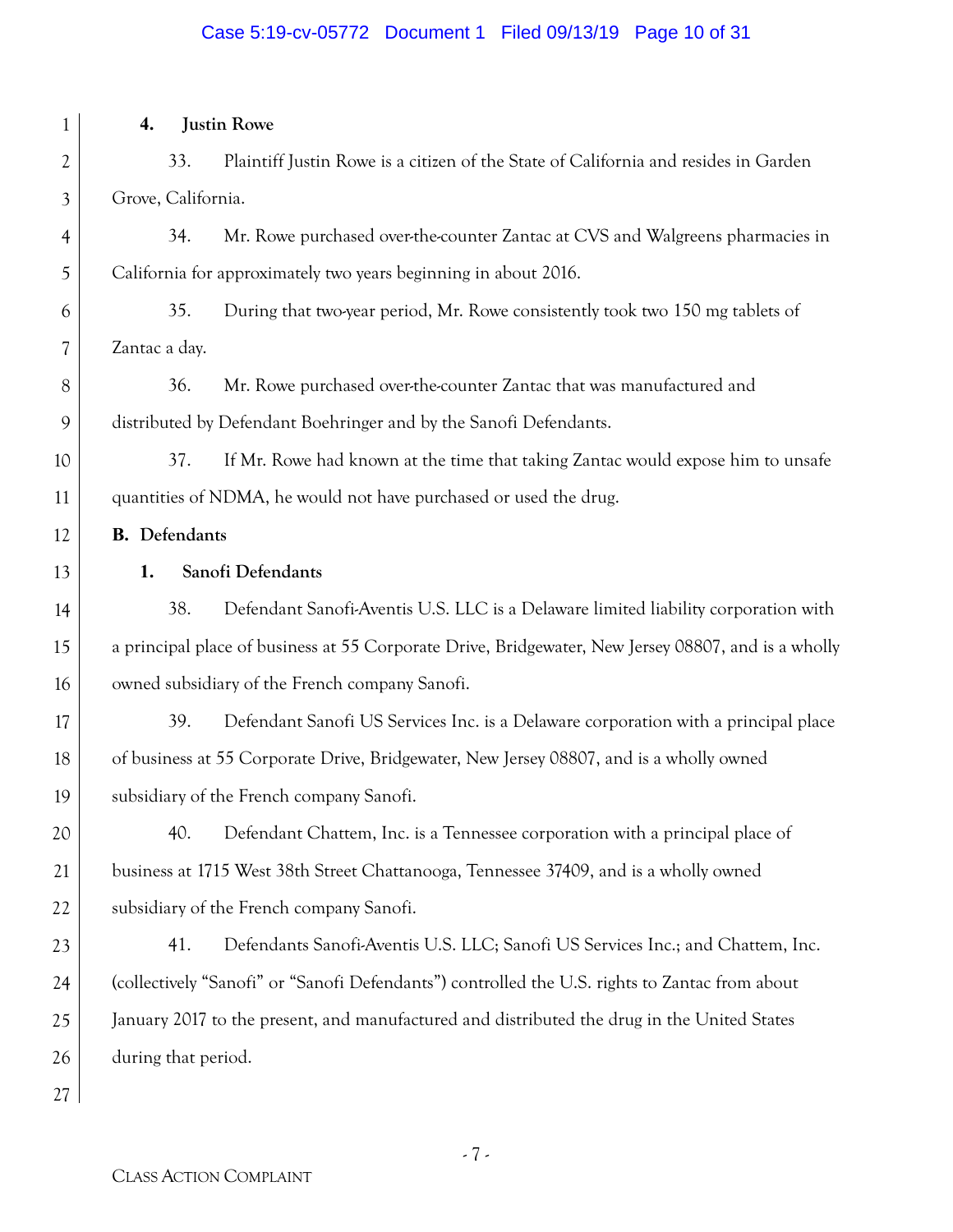#### Case 5:19-cv-05772 Document 1 Filed 09/13/19 Page 11 of 31

# 1 2 3 4 5 6 7 8 9 10 11 12 13 14 15 16 17 18 19 20 21 22 23 24 25 26 27

#### **2. Boehringer**

42. Defendant Boehringer Ingelheim Pharmaceuticals, Inc. ("Boehringer") is a Delaware corporation with a principal place of business at 900 Ridgebury Road, Ridgefield, Connecticut 06877, and is a subsidiary of the German company Boehringer Ingelheim Corporation. Boehringer owned the U.S. rights to Zantac from about October 2006 to January 2017, and manufactured and distributed the drug in the United States during that period.

#### **III. JURISDICTION AND VENUE**

43. This Court has jurisdiction under 28 U.S.C. § 1332(d), which provides federal district courts with original jurisdiction over any civil action in which the matter in controversy exceeds the sum or value of \$5 million, exclusive of interests and costs, and is a class action in which any member of a class of plaintiffs is a citizen of a state different from any defendant.

44. The Court has personal jurisdiction over each Defendant because each Defendant has transacted business, maintained substantial contacts, and/or committed overt acts in this District. Defendants' unlawful conduct has injured persons residing in, located in, or doing business throughout this District.

45. Venue is proper in this judicial district pursuant to 28 U.S.C. § 1391(b) and (c) because each Defendant transacts business in, is found in, and/or has agents in the Northern District of California, and because some of the actions giving rise to this complaint took place within this district.

46. Intradistrict Assignment: Assignment to the San Francisco, Oakland or San Jose divisions of this Court is proper pursuant to Northern District of California Local Rule 3-2(d) because a substantial part of the events giving rise to the claims arose in this District.

CLASS ACTION COMPLAINT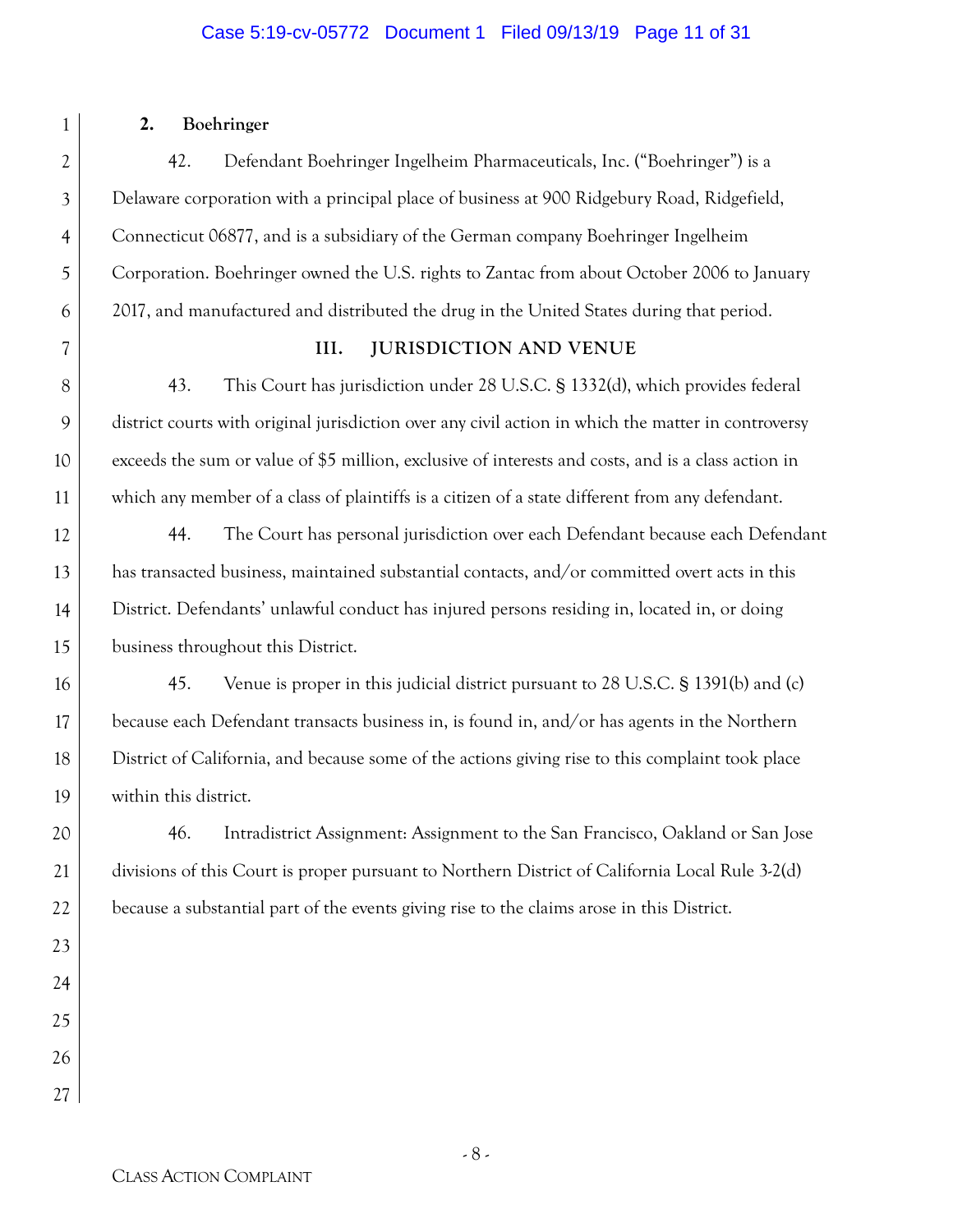| 1                        |
|--------------------------|
|                          |
| 3                        |
| $\overline{4}$           |
| 5                        |
| 6                        |
| $\overline{\mathcal{C}}$ |
| 8                        |
| 9                        |
| 10                       |
| $\overline{11}$          |
| 12                       |
| 13                       |
| 14                       |
| 15                       |
| 16                       |
| 17                       |
| 18                       |
| 19                       |
| 20                       |
| 21                       |
| $^{22}$                  |
| 23                       |
| 24                       |
| 25                       |
| 26                       |

27

#### **IV. FACTUAL ALLEGATIONS**

#### **A. A Brief History of Zantac**

47. Zantac was developed by Glaxo—now GlaxoSmithKline—and approved for prescription use by the FDA in 1983.23 The drug belongs to a class of medications called histamine H2-receptor antagonists (or H2 blockers), which decrease the amount of acid produced by the stomach and are used to treat gastric ulcers, heartburn, acid indigestion, sour stomach, and other gastrointestinal conditions.24

48. Due in large part to Glaxo's marketing strategy, Zantac was a wildly successful drug, reaching \$1 billion in total sales in December 1986.<sup>25</sup> As one 1996 article put it, Zantac became "the best-selling drug in history as a result of a shrewd, multifaceted marketing strategy that . . . enabled the product to dominate the acid/peptic marketplace.<sup>"26</sup> Significantly, the marketing strategy that led to Zantac's success emphasized the purported safety of the drug.<sup>27</sup>

49. Zantac became available without a prescription in  $1996$ <sup>28</sup> and generic versions of the drug (ranitidine) became available the following year.<sup>29</sup> Although sales of brand-name Zantac declined "as a result of generic and alternative products,"<sup>30</sup> Zantac sales have remained strong over time. As recently as 2018, Zantac was one of the top 10 antacid tablet brands in the United States,

- <sup>26</sup> *See* Wright, *supra* footnote 2, at 25
- <sup>27</sup> *See* Wright, *supra* footnote 2, at 27.
	- 28 Wright, *supra* footnote 2, at 28.

29 David Ranii, *Generic Zantac on market*, NEWS AND OBSERVER (Aug. 5, 1997).

 <sup>23</sup> Wright, *supra* footnote 2, at 26.

<sup>24</sup> *Histamine H2 Antagonist (Oral Route, Injection Route, Intravenous Route)*, MAYO CLINIC (last updated Aug. 1, 2019), https://www.mayoclinic.org/drugs-supplements/histamine-h2-antagonistoral-route-injection-route-intravenous-route/description/drg-20068584.

<sup>25</sup> *See* Wright, *supra* footnote 2, at 27.

<sup>30</sup> *GlaxoSmithKline – Product Portfolio*, PHARMACEUTICALS COMPANY ANALYSIS (Jan. 21, 2003) (Lexis Advance).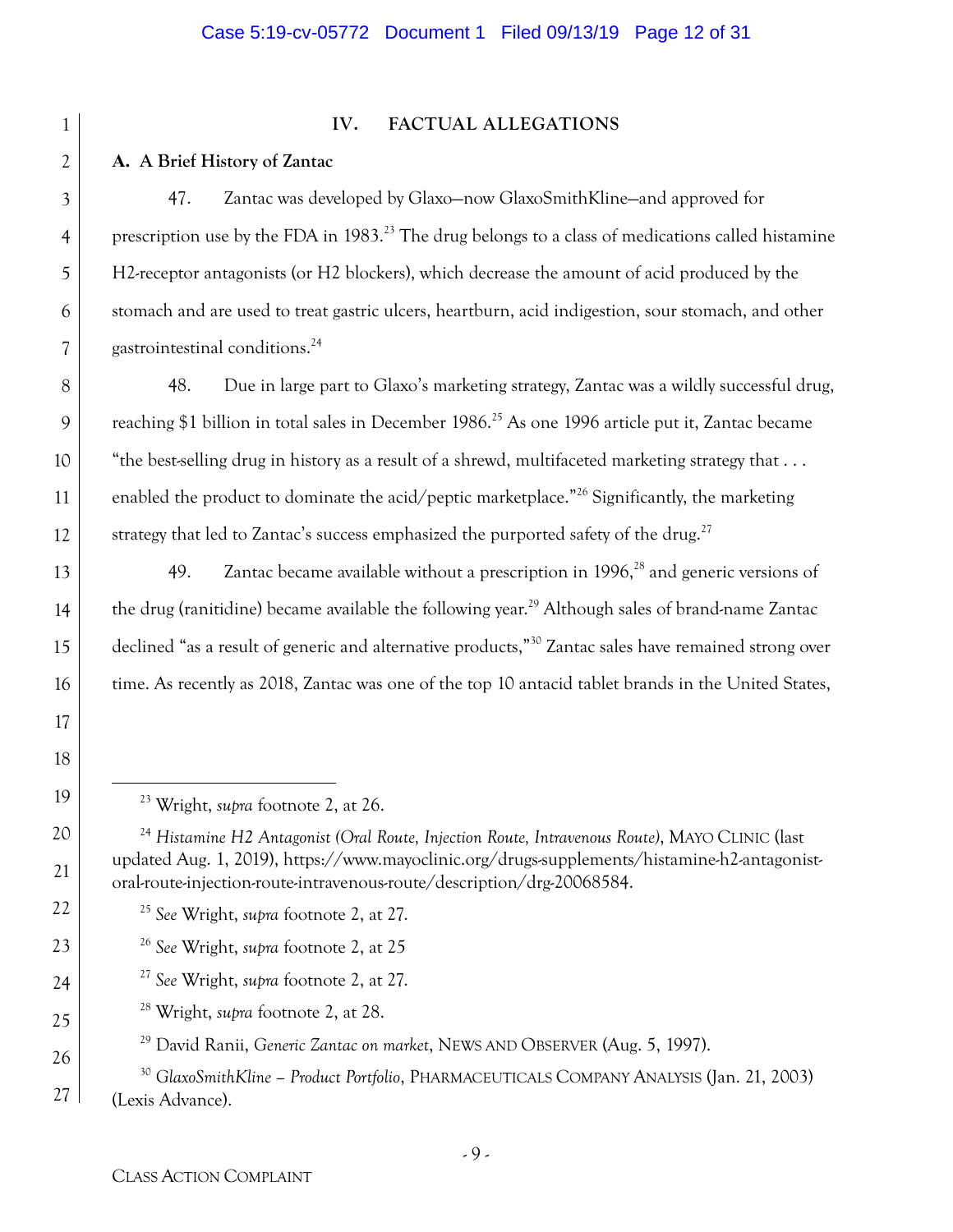#### Case 5:19-cv-05772 Document 1 Filed 09/13/19 Page 13 of 31

1 2 3 4 5 6 7 8 9 10 11 12 13 14 15 16 17 18 19 20 21 22 23 24 25 26 27 with sales of Zantac 150 totaling  $$128.9$  million<sup>31</sup>-a 3.1% increase from the previous year.<sup>32</sup> 50. Over the past 20 years, the rights to Zantac in the U.S. have changed hands several times. 51. As relevant here, Defendant Boehringer acquired the U.S. rights to over-the-counter Zantac in late 2006,<sup>33</sup> and manufactured and sold the drug in the United States-including in California–from approximately January 2007 to January 2017.<sup>34</sup> 52. The Sanofi Defendants acquired the U.S. rights to over-the-counter Zantac in approximately January 2017 and have since that time been manufacturing and selling the drug in the United States, including in California.<sup>35</sup> **B. The Dangers of N-Nitrosodimethylamine (NDMA)**  53. "NDMA is a semivolatile organic chemical that forms in both industrial and natural processes. It is a member of N-nitrosamines, a family of potent carcinogens."36 54. The dangers that NDMA poses to human health have long been recognized. A news article published in 1979 noted that "NDMA has caused cancer in nearly every laboratory 31 *Leading antacid tablet brands in the United States in 2018*, *supra* footnote 3. <sup>32</sup> Sales growth of leading brands of antacid tablets in the United States in 2018 (change to prior sales *year)*, STATISTA (last visited Sept. 13, 2019), https://www.statista.com/statistics/194547/us-salesgrowth-of-antacid-tablet-brands-in-2013/. <sup>33</sup> *Boehringer Ingelheim Pharmaceuticals, Inc. Announces Agreement to Acquire Zantac® from Johnson & Johnson and the Pfizer Consumer Healthcare Business*, BUSINESS WIRE (Oct. 12, 2006). <sup>34</sup> *See Digesting an acquisition: Patrick Hennig, Boehringer Ingelheim; Ingelheim Pharmaceuticals to acquire U.S. rights for Zantac product line; Interview*, DRUG STORE NEWS (Mar. 5, 2007); Mike Pare, *Chattem adds Zantac, Dulcolax to portfolio*, CHATTANOOGA TIMES FREE PRESS (TENNESSEE) (Feb. 8, 2017). <sup>35</sup> *Chattem adds Zantac*, *supra* footnote 34. <sup>36</sup> *Technical Fact Sheet – N-Nitroso-dimethylamine (NDMA)*, ENVIRONMENTAL PROTECTION AGENCY (Jan. 2014), https://www.epa.gov/sites/production/files/2014-03/documents/ ffrrofactsheet\_contaminant\_ndma\_january2014\_final.pdf.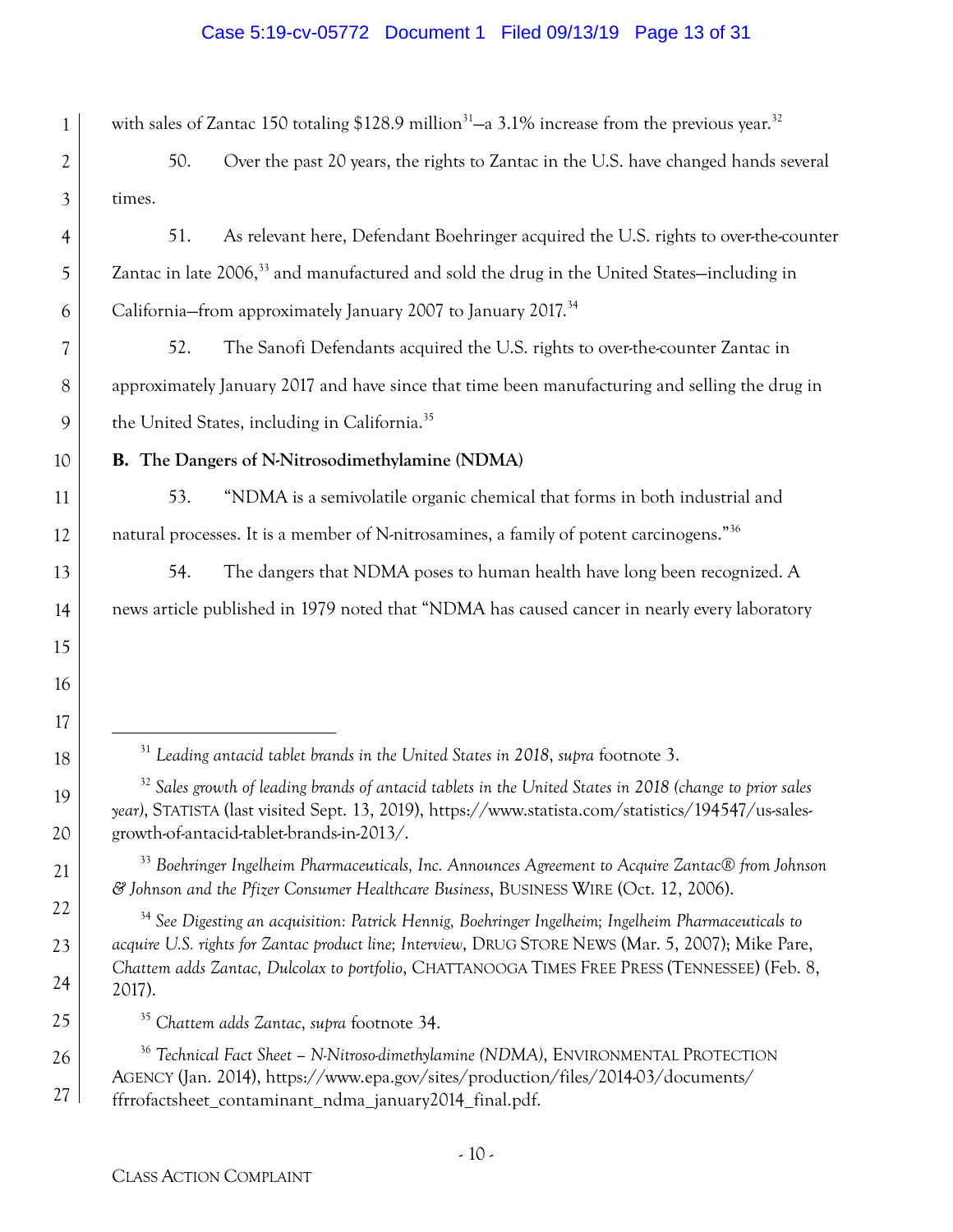#### Case 5:19-cv-05772 Document 1 Filed 09/13/19 Page 14 of 31

1 2 animal tested so far."37 NDMA is no longer produced or commercially used in the United States, except for research.<sup>38</sup> In other words, it is only a poison.

55. Both the EPA and the International Agency for Research on Cancer ("IARC") have classified NDMA as a probable human carcinogen.<sup>39</sup> And the World Health Organization has stated that scientific testing indicates that "NDMA consumption is positively associated with either gastric or colorectal cancer" and "suggests that humans may be especially sensitive to the carcinogenicity of NDMA."40

56. As early as 1980, consumer products containing unsafe levels of NDMA and other nitrosamines have been recalled by manufacturers, either voluntarily or at the direction of the  $FDA.<sup>41</sup>$ 

57. Most recently, beginning in the summer of 2018, there have been recalls of several generic drugs used to treat high blood pressure and heart failure—valsartan, losartan, and irbesartan—because the medications "contain[ed] nitrosamine impurities that don't meet the

 37 Jane Brody, *Bottoms Up: Alcohol in moderation can extend life*, THE GLOBE AND MAIL (CANADA) (Oct. 11, 1979); *see* Rudy Platiel, *Anger grows as officials unable to trace poison in reserve's water*, THE GLOBE AND MAIL (CANADA) (Jan. 6, 1990) (reporting that residents of Six Nations Indian Reserve "have been advised not to drink, cook or wash in the water because testing has found high levels of N-nitrosodimethylamine (NDMA), an industrial byproduct chemical that has been linked to cancer"); S.A. Kyrtopoulos, *DNA adducts in humans after exposure to methylating agents*, 405 MUTATION RESEARCH 135 (1998) (noting that "chronic exposure of rats to very low doses of NDMA gives rise predominantly to liver tumours, including tumours of the liver cells (hepatocellular carcinomas), bile ducts, blood vessels and Kupffer cells").

<sup>38</sup> *Technical Fact Sheet*, *supra* footnote 36.

<sup>39</sup> *Technical Fact Sheet*, *supra* footnote 36; World Health Organization, *N-Nitrosodimethylamine (NDMA)*, GUIDELINES FOR DRINKING-WATER QUALITY (3rd ed. 2008) [hereinafter *WHO Guidelines*], *available at* https://www.who.int/water\_sanitation\_health/dwq/chemicals/ ndmasummary\_2ndadd.pdf.

<sup>40</sup> *WHO Guidelines*, *supra* footnote 39.

<sup>41</sup> *See, e.g.,* Karen De Witt, *Carcinogen Fear Allayed*, THE NEW YORK TIMES (July 2, 1980) (reporting recall of beer that contained higher level of nitrosamines than that permitted by FDA).

3

4

5

6

7

8

9

10

11

12

13

14

15

16

17

18

19

20

21

22

23

24

25

26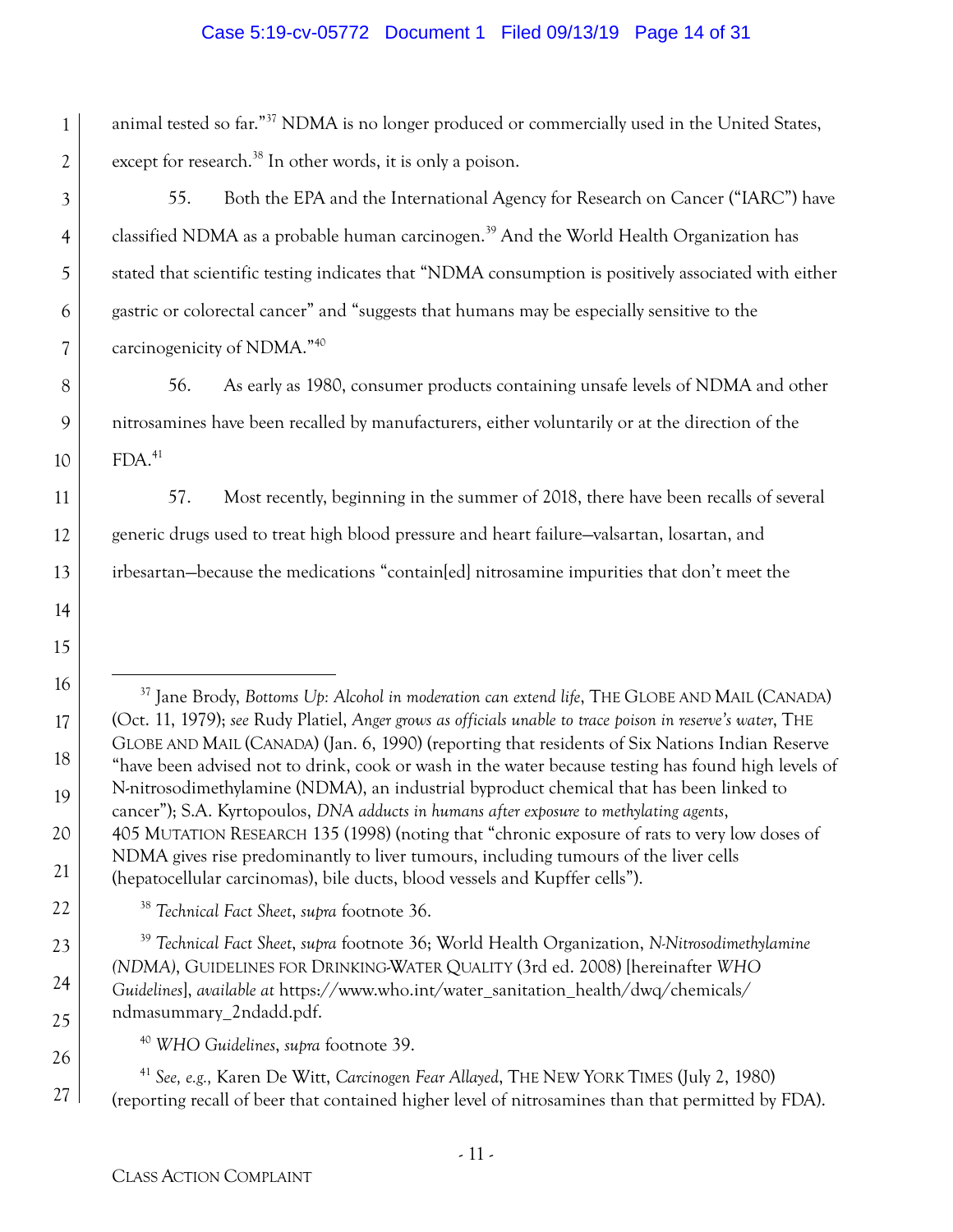#### Case 5:19-cv-05772 Document 1 Filed 09/13/19 Page 15 of 31

[FDA's] safety standards,"42 which provide that the intake of NDMA should be no more than 96 ng.<sup>43</sup> The highest level of NDMA detected by the FDA in any of the valsartan tablets was 20.19 μg (or 20,190 ng) per tablet.<sup>44</sup> In the case of valsartan, the NDMA was an impurity caused by a manufacturing defect, and thus NDMA was present in only *some* products containing valsartan.

58. Zantac poses a greater safety risk than any of the recently recalled valsartan tablets. Applying the FDA-recommended GC/MS protocols for detecting NDMA—the same protocols used by the FDA to detect NDMA in valsartan<sup>45</sup>—the level of NDMA in Zantac is 2,511,469 ng per Zantac tablet–124 times more than the highest amount detected in the recalled valsartan.<sup>46</sup>

59. Moreover, the high levels of NDMA produced by Zantac are not caused by a manufacturing defect but rather are inherent to the molecular structure of ranitidine, the active ingredient in Zantac: "The ranitidine molecule contains both a nitrite and a dimethylamine ('DMA') group which are well known to combine to form NDMA."47 Thus, ranitidine produces NDMA by "react[ing] with itself,"48 which means that *every dosage and form of ranitidine*, including Zantac, exposes users to NDMA.<sup>49</sup>

1

2

3

4

5

6

7

8

9

10

11

12

13

14

15

16

17

18

19

20

21

22

23

24

25

26

 <sup>42</sup> *Recalls of Angiotensin II Receptor Blockers (ARBs) including Valsartan, Losartan and Irbesartan*, FDA (May 23, 2019), https://www.fda.gov/drugs/drug-safety-and-availability/recalls-angiotensin-iireceptor-blockers-arbs-including-valsartan-losartan-and-irbesartan.

<sup>43</sup> *FDA Updates and Press Announcements*, *supra* footnote 12.

<sup>44</sup> *See Laboratory analysis of valsartan products*, FDA (May 2, 2019), https://www.fda.gov/ drugs/drug-safety-and-availability/laboratory-analysis-valsartan-products.

<sup>45</sup> *Combined N-Nitrosodimethylamine (NDMA) and N-Nitrosodiethylamine (NDEA)Impurity Assayby GC/MS-Headspace*, FOOD & DRUG ADMINISTRATION (Jan. 25, 2019), https://www.fda.gov/ media/117843/download.

<sup>46</sup> *See* Citizen Petition at 5; *Combined N-Nitrosodimethylamine*, *supra* footnote 45.

<sup>&</sup>lt;sup>47</sup> Citizen Petition at 19.

<sup>&</sup>lt;sup>48</sup> Citizen Petition at 2.

 $49$  Citizen Petition at 1, 6.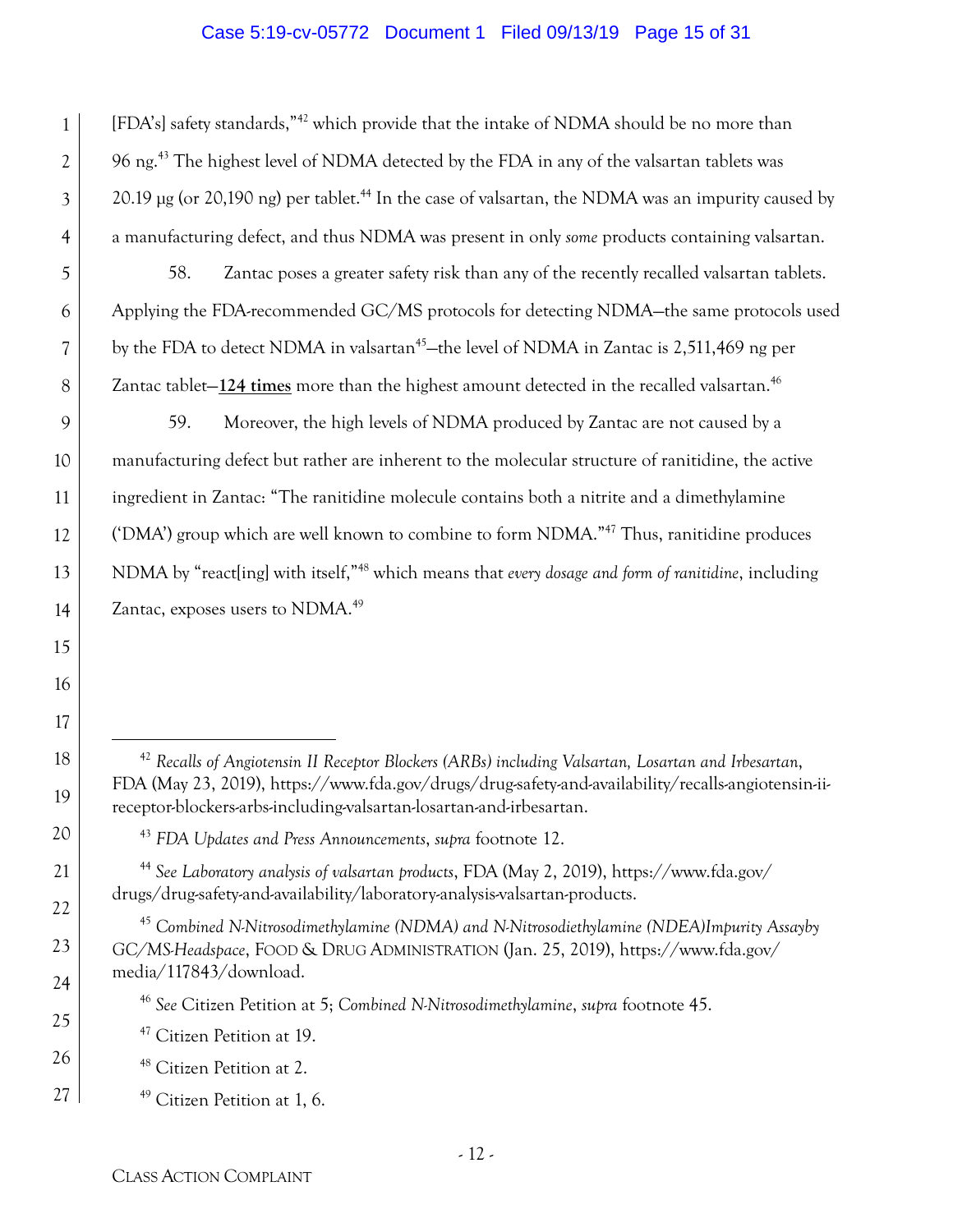#### Case 5:19-cv-05772 Document 1 Filed 09/13/19 Page 16 of 31

**C. Defendants did not disclose to consumers that Zantac exposes users to high levels of the carcinogen NDMA, despite scientific studies alerting defendants of this fact.** 

60. During the time that Defendants manufactured and sold over-the-counter Zantac in the United States, the weight of scientific evidence showed that Zantac exposed users to unsafe levels of NDMA. Neither Sanofi nor Boehringer disclosed this risk to consumers on the drug's label—or through any other means—nor did Defendants report these risks to the FDA.

61. Although there were some scientific articles linking ranitidine—the active ingredient in Zantac—to NDMA in the first few years after the drug's U.S. launch, those articles tended to minimize the danger that ranitidine posed to consumers.<sup>50</sup>

62. During the time that Defendants were manufacturing and selling over-the-counter Zantac in the United States, however, the scientific evidence linking Zantac and NDMA was mounting and could no longer be ignored.

63. For example, a 2011 scientific study found that, out of eight pharmaceuticals that were observed, "ranitidine showed the strongest potential to form N-nitrosodimethylamine (NDMA)" when present in drinking water during chloramine disinfection.<sup>51</sup> The same study noted that "[r]anitidine gave a much higher yield of NDMA in the present study than reported in [prior]

51 Shen & Andrews, *supra* footnote 21, at 944. "Chloramination is the process of adding chloramine to drinking water to disinfect it and kill germs. Chloramination is sometimes used as an alternative to chlorination." *Disinfection with Chloramine*, CENTERS FOR DISEASE CONTROL AND PREVENTION (Jan. 20, 2015), https://www.cdc.gov/healthywater/drinking/public/chloraminedisinfection.html.

1

2

3

4

5

6

7

8

9

10

11

12

13

14

15

16

17

18

19

20

21

22

23

24

25

26

 <sup>50</sup> *See, e.g.,* Silvio De Flora, et al., *Genotoxicity of nitrosated ranitidine*, 4(3) Carcinogenesis 255, 260 (1983) (stating that "the potential risk linked with [ranitidine] use is probably negligible"); J Meyrick Thomas, et al., *Effects of one year's treatment with ranitidine and of truncal vagotomy on gastric contents*, 28 GUT 726, 737 (1987) ("The most important findings of this study are that . . . N-nitroso compound concentration did not increase during prolonged maintenance treatment with ranitidine . . . ."); Jun Matsuda, *Nitrosamines in gastric juice of patients with gastric ulcer before and during treatment with histamine H2-receptor antagonists*, 25(2) GASTROENTEROLOGIA JAPONICA 162, 168 (1990) ("The amounts of NDMA and NDEA found in human gastric juice even when patients were given H2-blockers seemed too small to produce carcinogenesis in a short time in man.").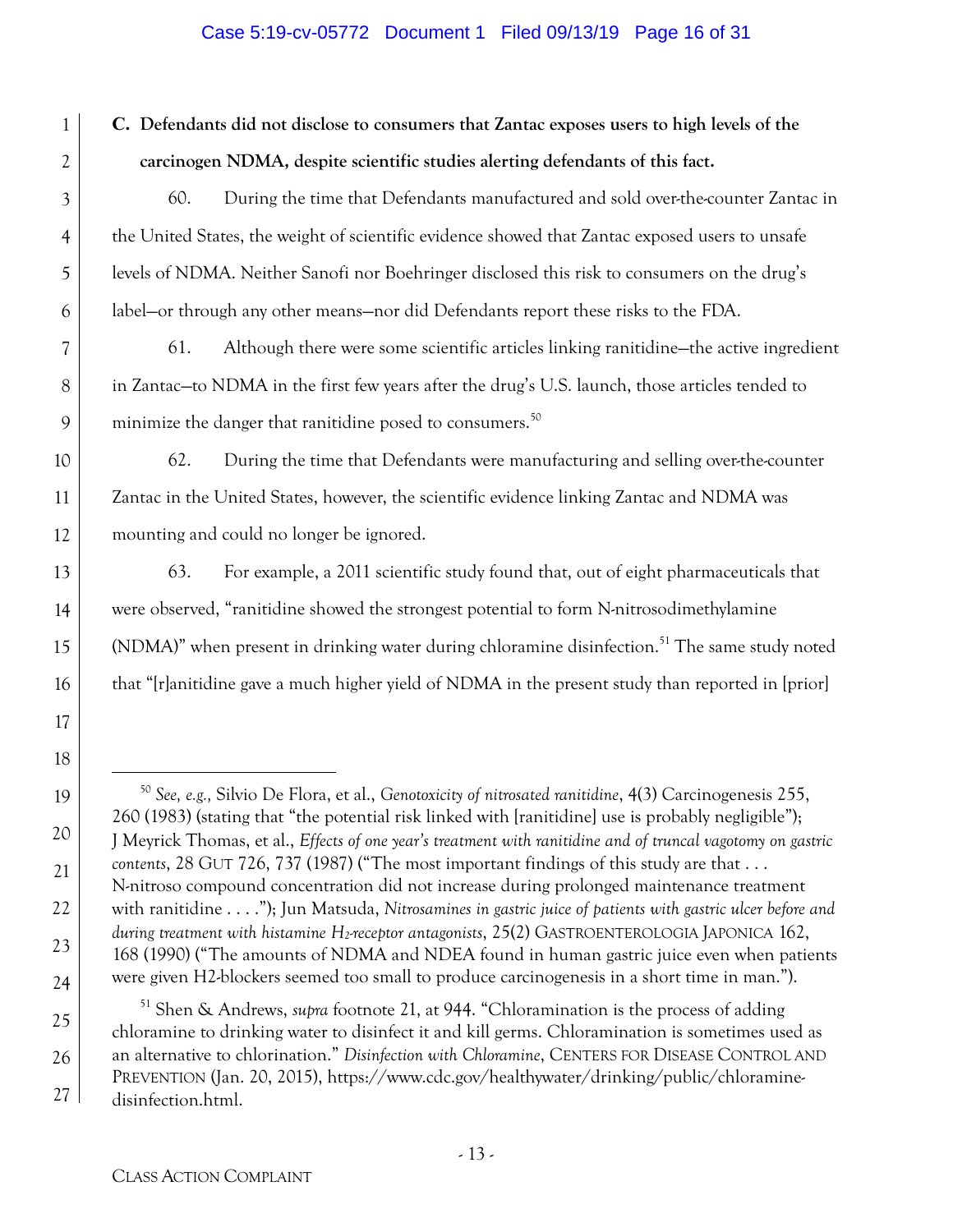#### Case 5:19-cv-05772 Document 1 Filed 09/13/19 Page 17 of 31

1 2 literature."52 Another 2011 scientific article that examined ranitidine in the water supply also found that the drug was "an important NDMA precursor."53

64. A 2014 scientific article that examined the formation mechanisms of NDMA acknowledged the consensus about the dangers posed by ranitidine, observing that ranitidine and two other pharmaceuticals had "recently caused much concern because they are potent NDMA precursors."54

9 10 13 14 15 16 65. A peer-reviewed study published in the scientific journal *Carcinogenesis* in 2016 "confirmed the production of N-nitrosodimethylamine (NDMA), a potent carcinogen, by nitrosation of ranitidine under stomach-relevant pH conditions *in vitro*" and also showed that, during the 24 hours following ranitidine intake, the quantity of NDMA in urine excreted by the patient "increased 400-folds from 110 to 47 600 ng."55 The article noted that these levels of NDMA "equaled or exceeded those observed previously in patients with schistosomiasis, a disease wherein N-nitrosamines are implicated as the etiological agents for bladder cancer."56 The article also cautioned that these "estimates are conservative": The actual exposure to NDMA is "likely much higher than that eliminated in urine" since NDMA has "a high metabolic conversion rate" so that only about 0.05% of NDMA in the body is excreted in urine.<sup>57</sup> The authors of the study concluded that "a more comprehensive risk assessment"—such as "[e]pidemiological studies evaluating cancer

3

4

5

6

7

8

11

12

17

18

19

20

21

22

23

24

25

26

27

55 Zeng & Mitch, *supra* footnote 20, at 625. William Mitch is a professor of Civil and Environmental Engineering at Stanford University. *William Mitch,* Stanford University, https://cee.stanford.edu/people/william-mitch (last visited Sept. 13, 2019). Teng Zeng is an Associate Professor of Civil and Environmental Engineering at Syracuse University. *Teng Zeng*, Syracuse University College of Engineering & Computer Science, http://eng-cs.syr.edu/ourdepartments/civil-and-environmental-engineering/people/faculty/?peopleid=3322 (last visited September 13, 2019).

56 Zeng & Mitch, *supra* footnote 20, at 625.

57 Zeng & Mitch, *supra* footnote 20, at 632.

 <sup>52</sup> Shen & Andrews, *supra* footnote 21, at 948.

<sup>53</sup> Le Roux, *supra* footnote 21, at 3165.

<sup>54</sup> Liu, *supra* footnote 21, at 8660.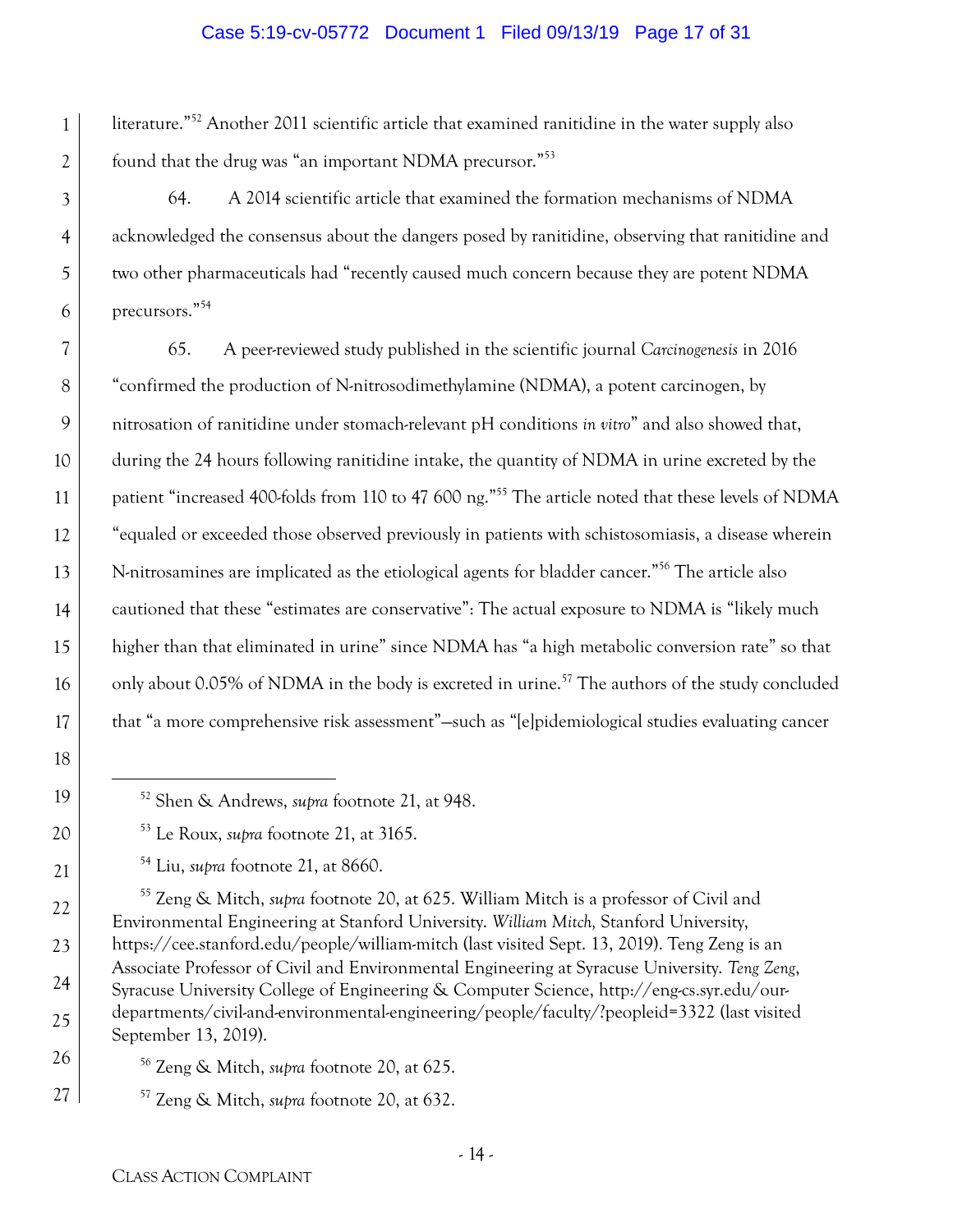#### Case 5:19-cv-05772 Document 1 Filed 09/13/19 Page 18 of 31

1 risk, particularly bladder cancer, attributable to the long-term use of ranitidine"— was needed because of "the widespread use of ranitidine."58 The authors also noted that "alternative medications, such as proton pump inhibitors (PPIs), would less likely promote *in vivo* nitrosation because of the lack of amines in their structure."59

66. A 2018 scientific review "summariz[ing] major findings over the last decade related to N-Nitrosodimethylamine (NDMA)"60 again pointed out that ranitidine had a high rate of NDMA formation "upon chloramination."61

67. Despite the undeniable scientific evidence linking ranitidine to the production of high levels of NDMA, Defendants did not disclose this link to consumers on Zantac's label or through any other means.

68. Reading this Complaint, one might ask: How did this happen? Why was this drug, which has been taken by millions, allowed to be sold? The answer is that the United States drug regulatory system is largely reliant on the drug manufacturers themselves to perform adequate testing and report adverse events.

69. Defendants concealed the Zantac–NDMA link from consumers in part by not reporting it to the FDA, which relies on drug manufacturers (or others, such as those who submit citizen petitions) to bring new information about an approved drug like Zantac to the agency's attention.

70. Manufacturers of an approved drug are required by regulation to submit an annual report to the FDA containing, among other things, new information regarding the drug's safety:

> The report is required to contain . . . [a] brief summary of significant new information from the previous year that might

59 Zeng & Mitch, *supra* footnote 20, at 632–33.

60 Sgroi, *supra* footnote 21, at 685.

61 Sgroi, *supra* footnote 21, at 698.

2

3

4

5

6

7

8

9

10

11

12

13

14

15

16

17

18

19

20

21

22

23

24

25

26

 <sup>58</sup> Zeng & Mitch, *supra* footnote 20, at 632–33.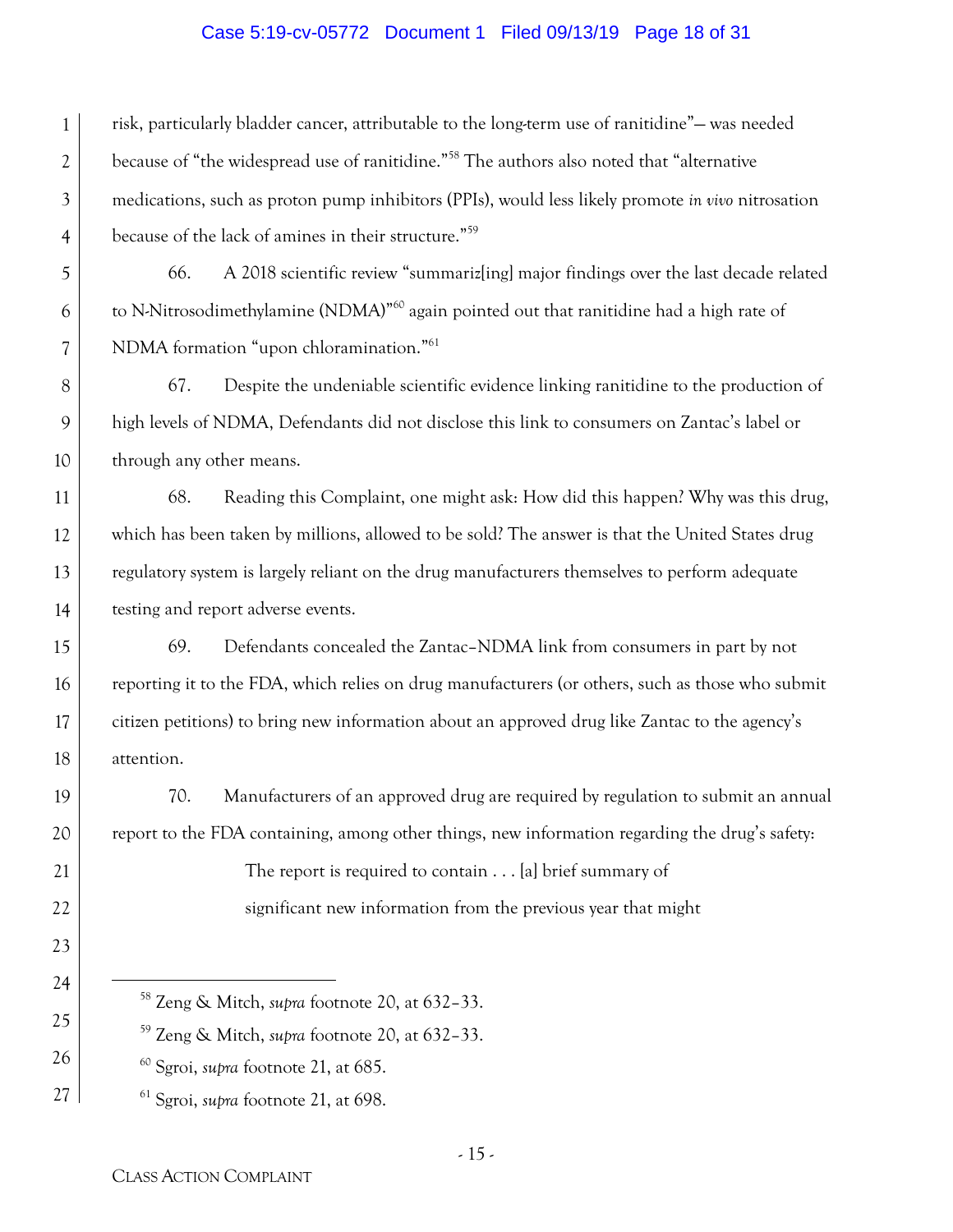# Case 5:19-cv-05772 Document 1 Filed 09/13/19 Page 19 of 31

| 1              | affect the safety, effectiveness, or labeling of the drug product. The                             |
|----------------|----------------------------------------------------------------------------------------------------|
| $\overline{2}$ | report is also required to contain a brief description of actions the                              |
| $\mathfrak{Z}$ | applicant has taken or intends to take as a result of this new                                     |
| 4              | information, for example, submit a labeling supplement, add a                                      |
| 5              | warning to the labeling, or initiate a new study. <sup>62</sup>                                    |
| 6              | 71.<br>The manufacturer's annual report also must contain "[c]opies of unpublished                 |
| 7              | reports and summaries of published reports of new toxicological findings in animal studies and in  |
| 8              | vitro studies (e.g., mutageniticity) conducted by, or otherwise obtained by, the [manufacturer]    |
| 9              | concerning the ingredients in the drug product." <sup>63</sup>                                     |
| 10             | 72.<br>Defendants simply ignored these regulations and, disregarding the scientific                |
| 11             | evidence available to them, did not report to the FDA significant new information affecting the    |
| 12             | safety or labeling of Zantac.                                                                      |
| 13             | 73.<br>Defendants never provided the relevant studies to the FDA, nor did they present to          |
| 14             | the FDA with a proposed disclosure noting the link between ranitidine and NDMA.                    |
| 15             | V.<br><b>CLASS ACTION ALLEGATIONS</b>                                                              |
| 16             | 74.<br>Plaintiffs bring this action under Federal Rule of Civil Procedure 23(a) and (b)(3),        |
| 17             | on behalf of themselves and the members of the following Class during the period of January 1,     |
| 18             | 2010 through the present ("Class Period"):                                                         |
| 19             | All individual residents of California who purchased                                               |
| 20             | over-the-counter Zantac for personal, family, or household use                                     |
| 21             | during the Class Period.                                                                           |
| 22             | Excluded from the Class are each Defendant and any entity in which a Defendant<br>75.              |
| 23             | has a controlling interest, as well as any Defendant's legal representatives, officers, directors, |
| 24             | assignees, and successors.                                                                         |
| 25             |                                                                                                    |
| 26             | $62$ 21 C.F.R. § 314.81(b)(2).                                                                     |
| 27             | $63$ 21 C.F.R. § 314.81(b)(2)(v).                                                                  |
|                |                                                                                                    |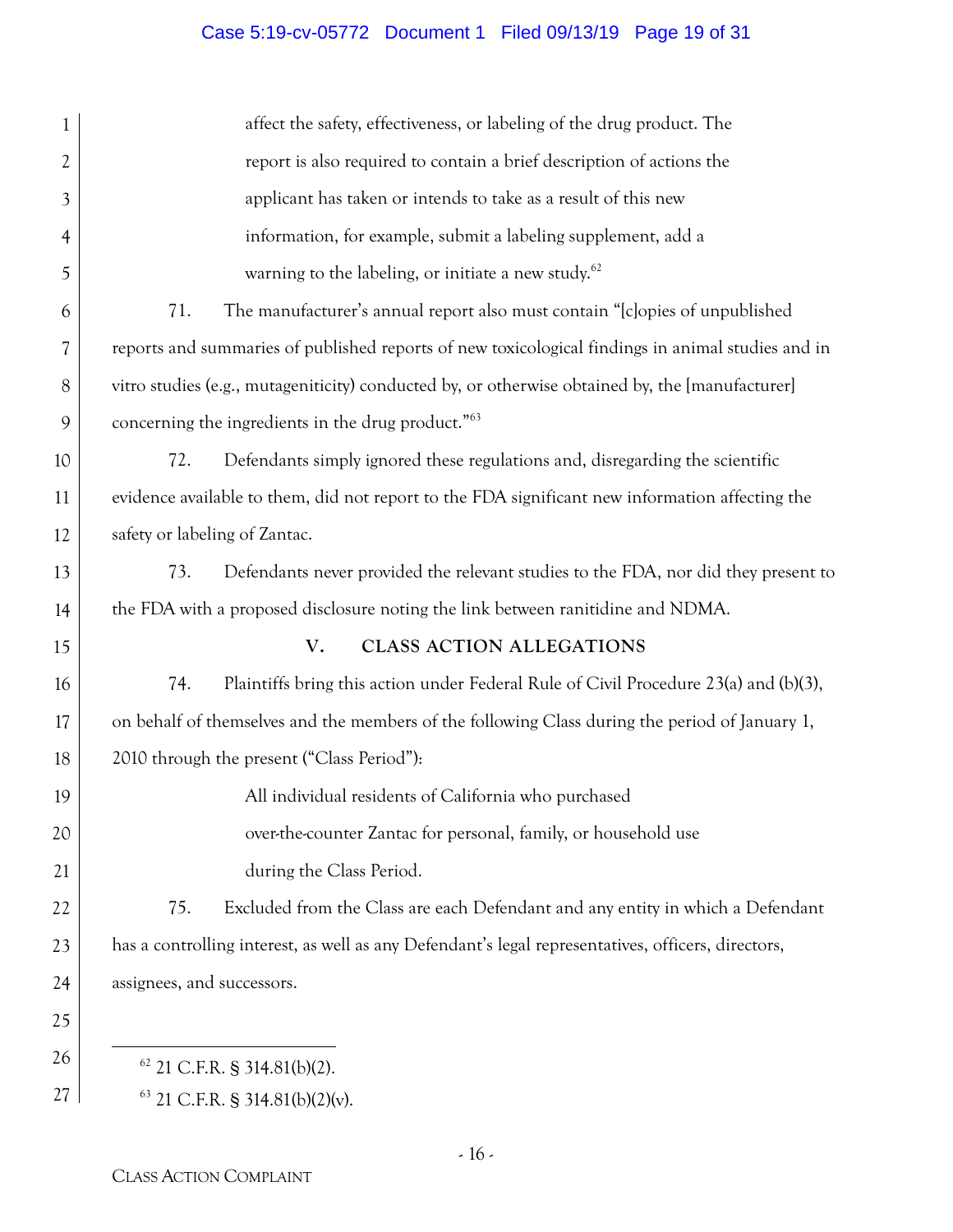#### Case 5:19-cv-05772 Document 1 Filed 09/13/19 Page 20 of 31

1 2 3 4 5 6 76. Members of the Class are so numerous and geographically dispersed that joinder of all members is impracticable. During the Class Period, over-the-counter Zantac was one of the best-selling antacid medications in the United States. Hundreds of thousands—if not millions—of persons purchased the drug. Class members are readily identifiable from information and records in the possession of Defendants and third-party pharmacies such as CVS, Walgreens, Walmart, and Rite Aid.

7 8 9 10 11 12 13 14 77. Plaintiffs' claims are typical of the claims of the members of the class. Plaintiffs and all Class members were damaged by the same wrongful conduct of Defendants: As a result of Defendants' failing to disclose that Zantac exposed users to unsafe levels of the carcinogen NDMA, Plaintiffs and Class members were misled into purchasing Zantac—a drug they otherwise would not have purchased. There are numerous Zantac substitutes; in addition to other H2 blockers such as Pepcid-AC and Tagamet-HB, there are also proton pump inhibitors—for example, Dexilant, Nexium, Prevacid, Protonix, AcipHex, and Prilosec—which "block the enzyme in the stomach wall that makes acid."64

15 16 17 78. Plaintiffs will fairly and adequately protect and represent the interests of the Class. The interests of Plaintiffs are coincident with, and not antagonistic to, those of the other members of the Class.

79. Plaintiffs' lead counsel are experienced in the prosecution of class-action litigation and have particular experience with class-action litigation involving pharmaceutical products.

80. Questions of law and fact common to the members of the Class predominate over questions that may affect only individual Class members because Defendants have acted on grounds generally applicable to the entire Class, thereby making damages with respect to the class as a whole appropriate. Such generally applicable conduct is inherent in Defendants' wrongful actions.

 64 *How Acid Reducers Can Help Treat Heartburn*, WEBMD (June 10, 2017), https://www.webmd.com/heartburn-gerd/h2-blockers-how-acid-reducers-can-help-treat-gerdsymptoms.

18

19

20

21

22

23

24

25

26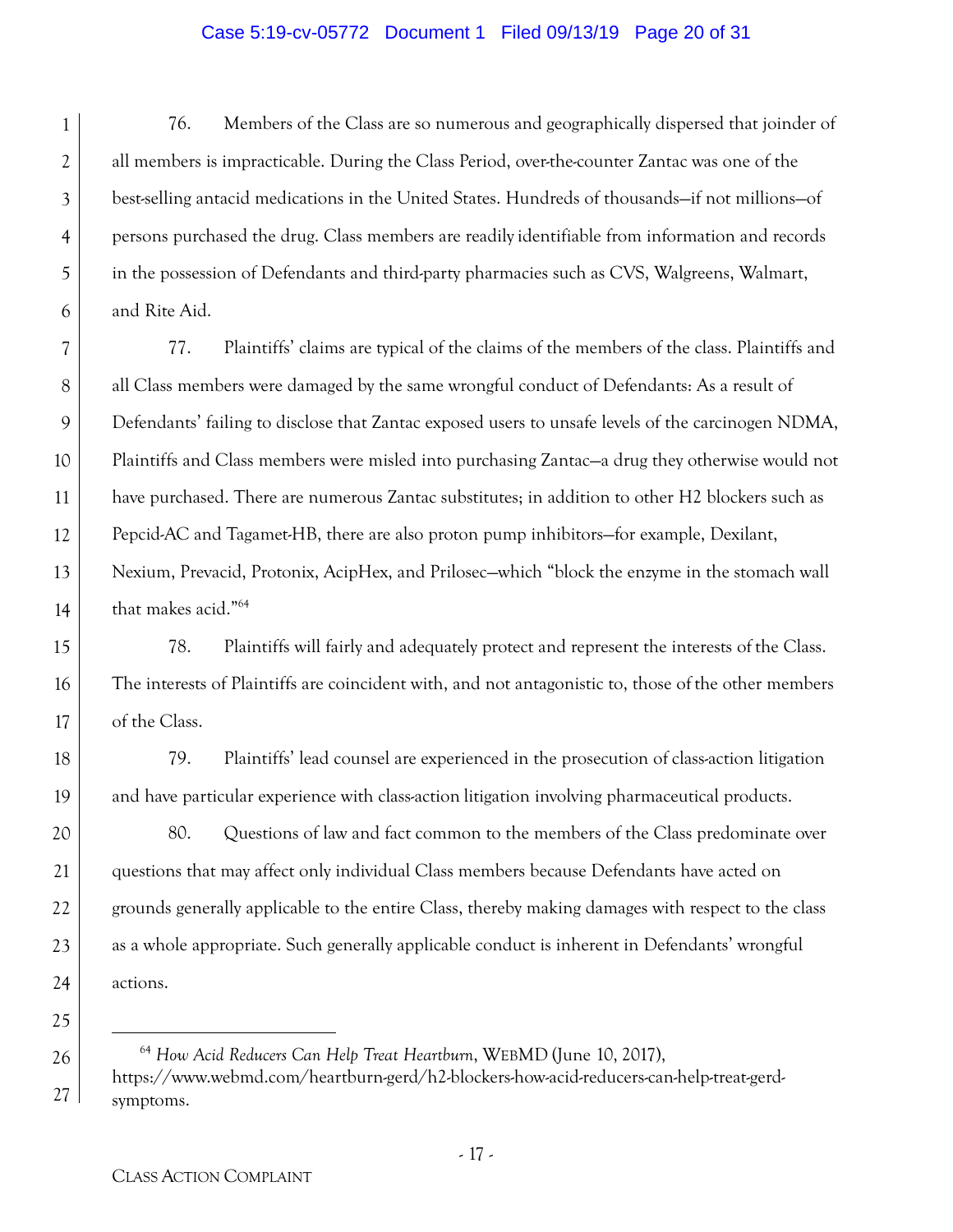# Case 5:19-cv-05772 Document 1 Filed 09/13/19 Page 21 of 31

| 1              | 81. | Questions of law and fact common to the Class include, but are not limited to:            |
|----------------|-----|-------------------------------------------------------------------------------------------|
| 2              |     | Whether the Zantac sold by Defendants exposed Plaintiffs and Class members<br>a.          |
| 3              |     | to unsafe levels of the carcinogen NDMA;                                                  |
| $\overline{4}$ |     | Whether Defendants knew or had reason to know that Zantac exposes users to<br>$b_{\cdot}$ |
| 5              |     | unsafe quantities of NDMA;                                                                |
| 6              |     | Whether Defendants acted to conceal from consumers that Zantac exposes<br>$C_{\star}$     |
| 7              |     | users to unsafe quantities of NDMA;                                                       |
| 8              |     | Whether Defendants' conduct was knowing or willful;<br>$d_{\star}$                        |
| 9              |     | Whether Defendants notified the FDA that Zantac exposes users to unsafe<br>e.             |
| 10             |     | quantities of NDMA;                                                                       |
| 11             |     | Whether Defendants attempted to gain approval from the FDA to change<br>f.                |
| 12             |     | Zantac's label to add a warning that the drug exposes users to unsafe quantities          |
| 13             |     | of NDMA;                                                                                  |
| 14             |     | Whether Defendants acted to conceal from the FDA the link between Zantac<br>g.            |
| 15             |     | and NDMA;                                                                                 |
| 16             |     | h. Whether Defendants' failure to disclose on Zantac's label (or elsewhere) that          |
| 17             |     | the drug produces high levels of the carcinogen NDMA was unfair, deceptive,               |
| 18             |     | fraudulent, or unconscionable;                                                            |
| 19             |     | Whether Defendants are liable to Plaintiffs and Class members for damages<br>i.           |
| 20             |     | under state consumer-protection statutes;                                                 |
| 21             |     | When Defendants manufactured and sold Zantac in the United States;<br>j.                  |
| 22             |     | Whether an injunction should be issued requiring Sanofi Defendants to<br>k.               |
| 23             |     | disclose on Zantac labels that the drug exposes users to unsafe levels of NDMA;           |
| 24             |     | and                                                                                       |
| 25             |     | Whether Plaintiffs and Class members are entitled to attorneys' fees,<br>$\mathbf{l}$ .   |
| 26             |     | prejudgment interest, and costs, and if so, in what amount.                               |
| 27             |     |                                                                                           |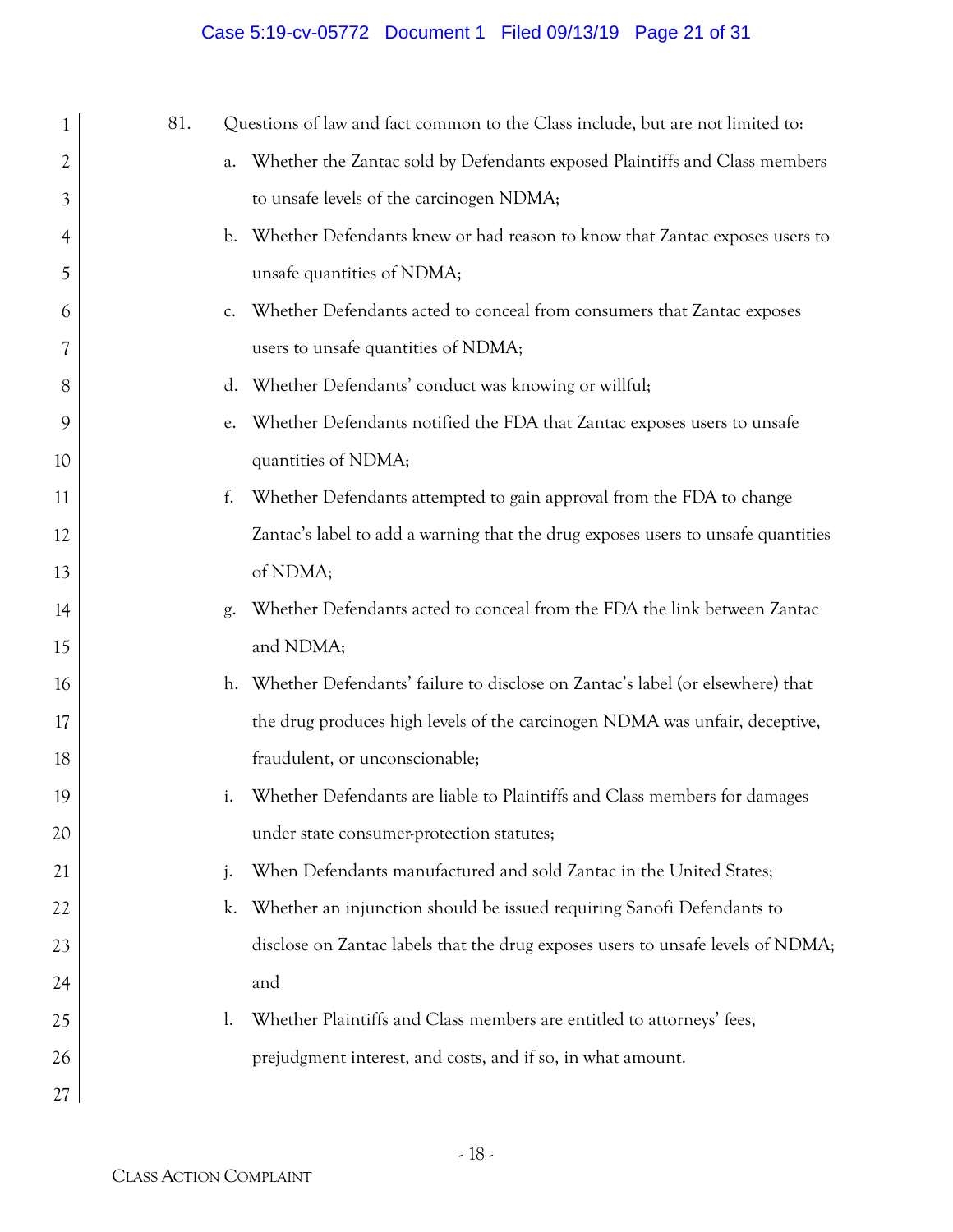#### Case 5:19-cv-05772 Document 1 Filed 09/13/19 Page 22 of 31

1 2 3 4 5 6 7 8 9 10 11 12 13 14 15 16 17 82. Plaintiffs and Class members have all suffered harm and damages as a result of Defendants' unlawful and wrongful conduct. A class action is superior to other available methods for the fair and efficient adjudication of this controversy under Rule 23(b)(3). Such treatment will permit a large number of similarly situated persons to prosecute their common claims in a single forum simultaneously, efficiently, and without the unnecessary duplication of evidence, effort, or expense that numerous individual actions would engender. The benefits of proceeding through the class mechanism—including providing injured persons or entities a method for obtaining redress on claims that could not practicably be pursued individually—substantially outweigh potential difficulties in management of this class action. Absent a class action, most members of the class would find the cost of litigating their claims to be prohibitive and will have no effective remedy at law. The class treatment of common questions of law and fact also is superior to multiple individual actions or piecemeal litigation in that it conserves the resources of the courts and the litigants, and promotes consistency and efficiency of adjudication. Additionally, Defendants have acted and failed to act on grounds generally applicable to Plaintiffs and the Class and require court imposition of uniform relief to ensure compatible standards of conduct toward the Class, thereby making appropriate equitable relief to the Class as a whole within the meaning of Rules 23(b)(1) and (b)(2).

- 83. Plaintiffs know of no special difficulty to be encountered in the maintenance of this action that would preclude its maintenance as a class action.
- 20

21

22

23

24

18

19

# **VI. TOLLING OF THE STATUTE OF LIMITATIONS AND ESTOPPEL**

**A. Discovery-Rule Tolling** 

84. Within the period of any applicable statutes of limitation, Plaintiffs and members of the proposed Class could not have discovered through the exercise of reasonable diligence that Defendants were not disclosing the high levels of the carcinogen NDMA produced by Zantac.

25 26 27 85. Plaintiffs and the other Class members did not discover, and did not know of, facts that would have caused a reasonable person to suspect that Defendants did not disclose the high levels of NDMA produced by Zantac. The information linking Zantac to NDMA was contained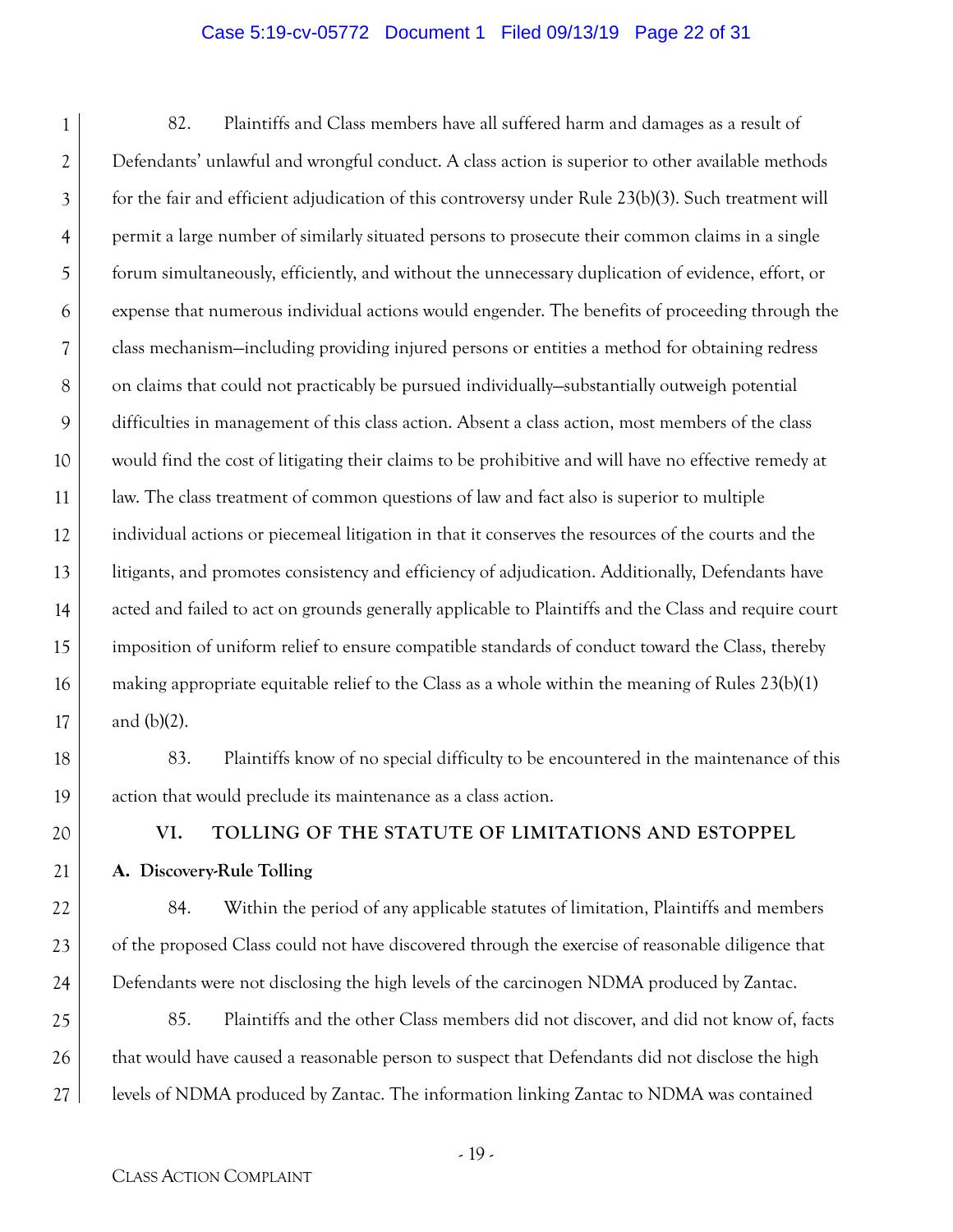#### Case 5:19-cv-05772 Document 1 Filed 09/13/19 Page 23 of 31

1 2 3 4 exclusively in articles that were published in scientific journals. Plaintiffs and Class members did not have access to these scientific articles because they were behind a paywall. And even had the articles been more widely available, the significance of these highly technical articles would not have been apparent to Plaintiffs or Class members.

86. Plaintiffs and Class members could not have reasonably discovered the true extent of Defendants' deception with regard to Zantac's safety until Valisure filed its citizen petition disclosing the extremely high levels of NDMA produced by Zantac.

8 9 87. For these reasons, all applicable statutes of limitation have been tolled by operation of the discovery rule.

10

11

12

13

14

15

16

17

18

19

20

21

22

5

6

7

#### **B. Fraudulent-Concealment Tolling**

88. All applicable statutes of limitation have also been tolled by Defendants' fraudulent concealment throughout the period relevant to this action of Zantac's producing high levels of the carcinogen NDMA.

89. Instead of disclosing to consumers the link between Zantac and the carcinogen NDMA, Defendants continued to manufacture and sell Zantac without disclosing this information on the drug's label or elsewhere.

**C. Estoppel** 

90. Defendants were under a continuous duty to disclose to Plaintiffs and the other Class members the risk of NDMA exposure associated with Zantac.

91. Defendants knowingly, affirmatively, and actively concealed or recklessly disregarded the true risks of NDMA exposure associated with Zantac and never updated the drug's label to disclose this risk.

23 24 92. Based on the foregoing, Defendants are estopped from relying on any statutes of limitations in defense of this action.

26 27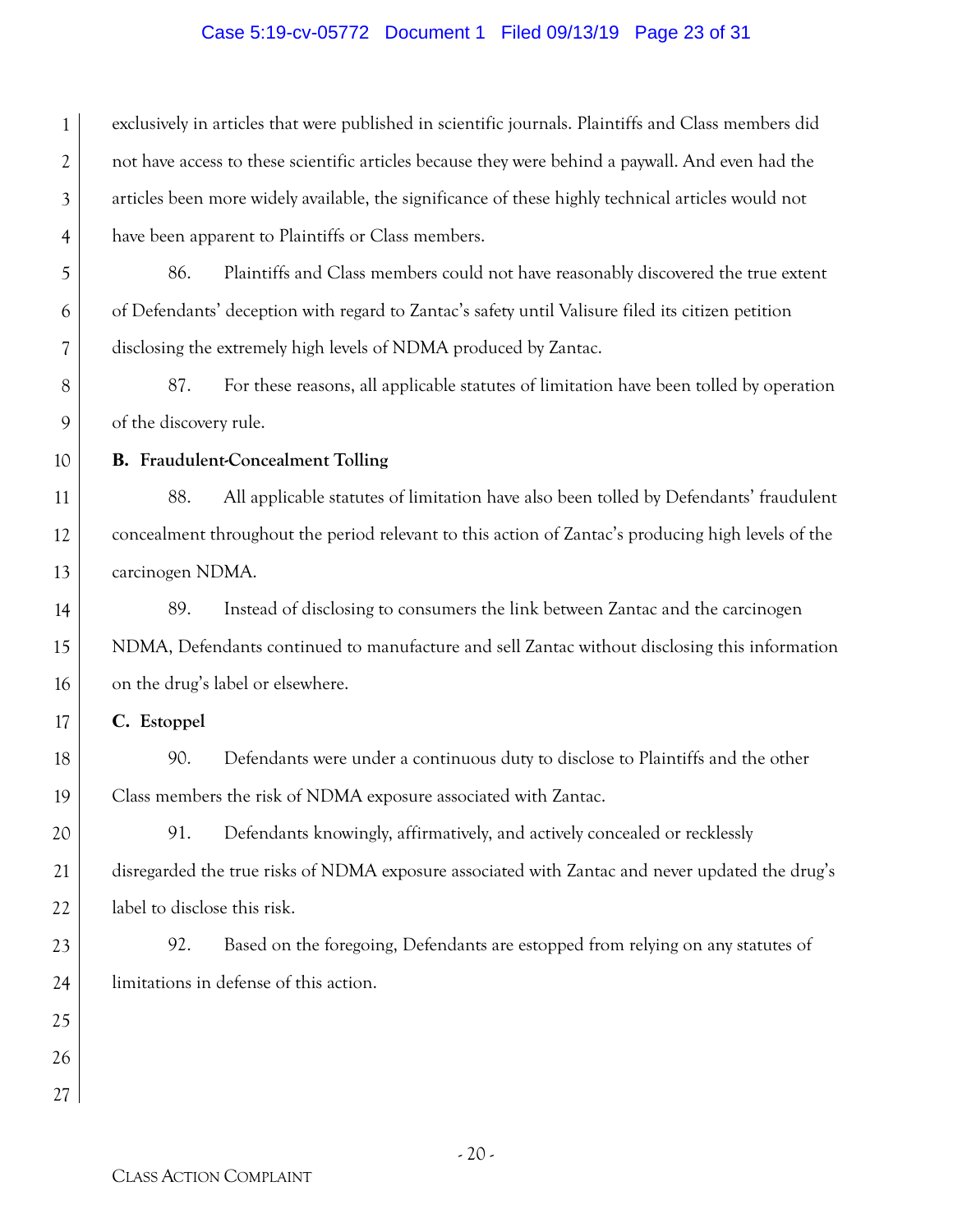| $\mathbf{1}$   | VII.<br><b>CLAIMS FOR RELIEF</b>                                                                                    |
|----------------|---------------------------------------------------------------------------------------------------------------------|
| 2              | COUNT 1: VIOLATION OF CALIFORNIA LEGAL REMEDIES ACT (CAL. CIV. CODE SS 1750-85),                                    |
| 3              | CLAIM BY ALL PLAINTIFFS AGAINST ALL DEFENDANTS                                                                      |
| $\overline{4}$ | 93.<br>Plaintiffs hereby incorporate by reference the allegations contained in the preceding                        |
| 5              | paragraphs of this complaint.                                                                                       |
| 6              | This claim is brought by all Plaintiffs against all Defendants on behalf of residents<br>94.                        |
| 7              | of California who are members of the Class ("California Class members").                                            |
| 8              | The California Legal Remedies Act prohibits "unfair or deceptive acts or practices<br>95.                           |
| 9              | undertaken by any person in a transaction intended to result or that results in the sale or lease of                |
| 10             | goods or services to any consumer." <sup>65</sup> The prohibited unfair or deceptive acts or practices include,     |
| 11             | among others, (a) "[r]epresenting that goods or services have sponsorship, approval, characteristics,               |
| 12             | ingredients, uses, benefits, or quantities that they do not have," <sup>66</sup> and (b) "[r]epresenting that goods |
| 13             | or services are of a particular standard, quality, or grade if they are of another." <sup>67</sup>                  |
| 14             | Each Defendant is a "person" under the Legal Remedies Act. <sup>68</sup><br>96.                                     |
| 15             | The Plaintiffs and Class members each purchased one or more Zantac products at<br>97.                               |
| 16             | issue and are "consumers" under the Legal Remedies Act. <sup>69</sup>                                               |
| 17             | As alleged in this Complaint, Defendants' failure to disclose-by labeling or<br>98.                                 |
| 18             | otherwise-the NDMA risk presented by Zantac constitutes both "unfair" and "deceptive" acts in                       |
| 19             | violation of the Legal Remedies Act.                                                                                |
| 20             | As described herein, Defendants' conduct was and is a violation of the Legal<br>99.                                 |
| 21             | Remedies Act. Defendants' conduct violates at least the following provisions of the Act:                            |
| 22             |                                                                                                                     |
| 23             |                                                                                                                     |
| 24             | <sup>65</sup> Cal. Civ. Code § 1770.                                                                                |
| 25             | <sup>66</sup> Id. § 1770(a)(5).<br>$67$ <i>Id.</i> § 1770(a)(7).                                                    |
| 26             | $68$ Id. § 1761(c).                                                                                                 |
| 27             | $69$ <i>Id.</i> § 1761(d).                                                                                          |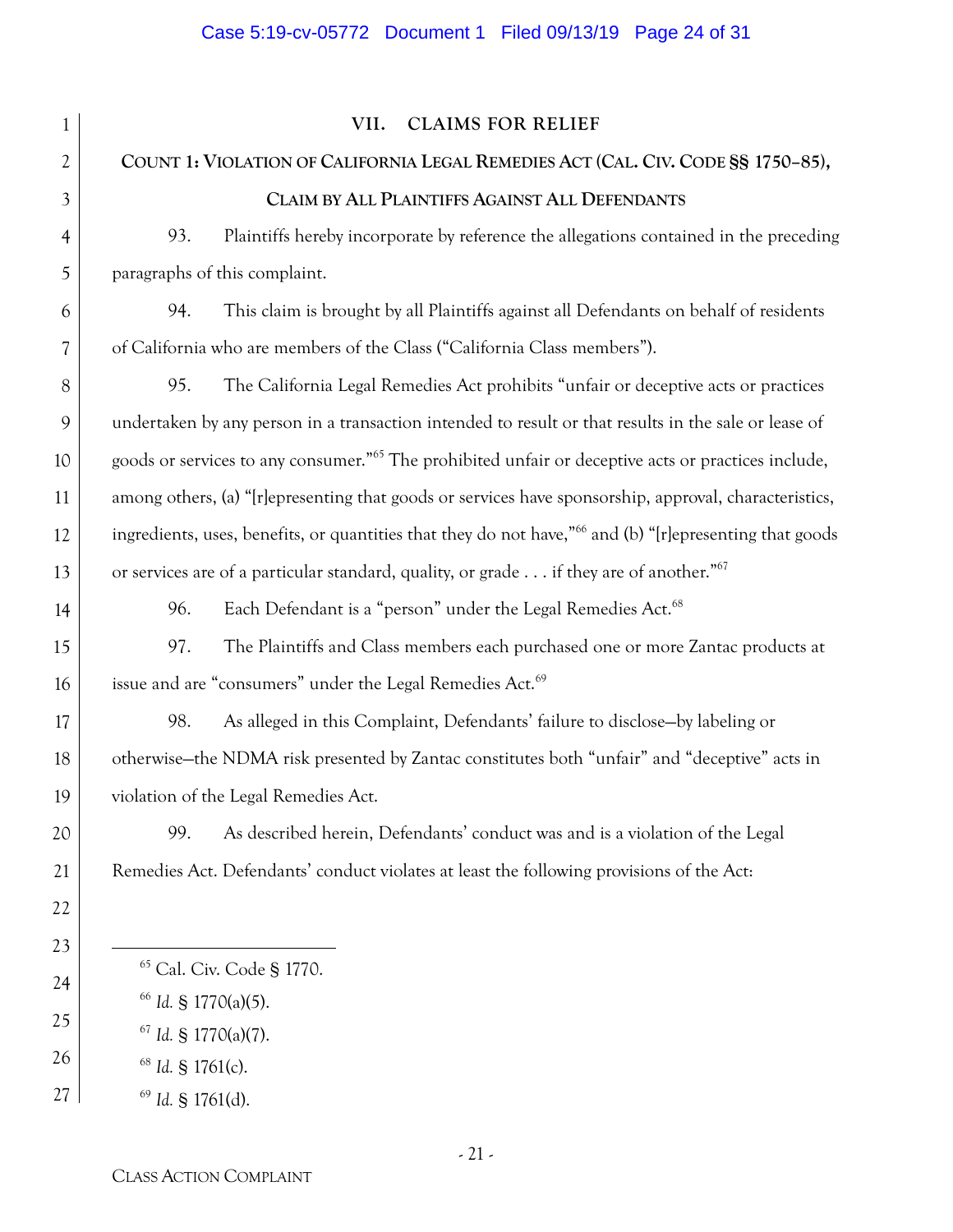# Case 5:19-cv-05772 Document 1 Filed 09/13/19 Page 25 of 31

| 1  | California Civil Code § 1770(a)(5): Representing that goods or services have<br>a.                    |
|----|-------------------------------------------------------------------------------------------------------|
| 2  | sponsorship, approval, characteristics, ingredients, uses, benefits, or quantities that               |
| 3  | they do not have full refund for all Zantac purchased by Plaintiffs and Class                         |
| 4  | members.                                                                                              |
| 5  | California Civil Code 1770(a)(7): Representing that goods or services are of a<br>$\mathbf{b}$ .      |
| 6  | particular standard, quality, or grade if they are of another.                                        |
| 7  | 100.<br>Defendants misrepresented and omitted material facts regarding Zantac-specifically            |
| 8  | regarding its exposing consumers to NDMA-with an intent to mislead Plaintiffs and Class               |
| 9  | members.                                                                                              |
| 10 | In purchasing Zantac from Defendants, Plaintiffs and Class members were deceived<br>101.              |
| 11 | by Defendants' failure to disclose that Zantac exposes consumers to high levels of the carcinogen     |
| 12 | NDMA.                                                                                                 |
| 13 | 102.<br>Plaintiffs and Class members had no way of knowing Defendants' representations                |
| 14 | regarding Zantac were false, misleading, and incomplete.                                              |
| 15 | As alleged herein, Defendants engaged in a pattern of deception and public silence<br>103.            |
| 16 | in the face of a known defect with Zantac. Plaintiffs and Class members did not, and could not,       |
| 17 | unravel Defendants' deception on their own.                                                           |
| 18 | Defendants knew or should have known that their conduct violated the California<br>104.               |
| 19 | Legal Remedies Act.                                                                                   |
| 20 | 105.<br>Defendants had a duty to disclose the truth about the NDMA levels produced by                 |
| 21 | Zantac because this defect in the drug creates a risk to consumers' health, and Plaintiffs and Class  |
| 22 | members relied on Defendants' material misrepresentations and omissions regarding the safety of       |
| 23 | Zantac.                                                                                               |
| 24 | 106.<br>Defendants' conduct proximately caused injury to Plaintiffs and Class members                 |
| 25 | who purchased over-the-counter Zantac.                                                                |
| 26 | 107.<br>Plaintiffs and Class members were injured and suffered ascertainable loss,                    |
| 27 | injury-in-fact, and/or actual damages as a proximate result of Defendants' conduct in that Plaintiffs |
|    |                                                                                                       |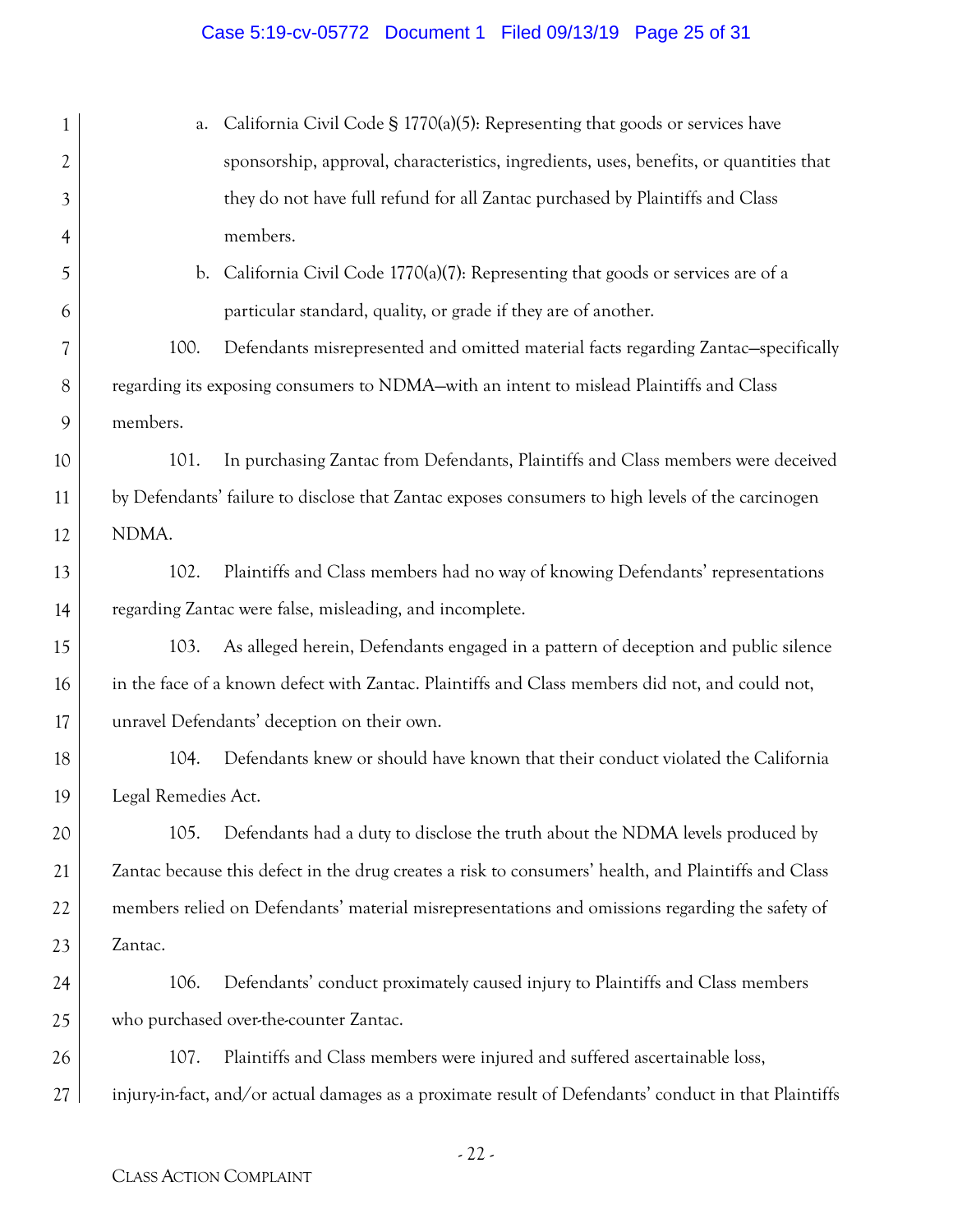#### Case 5:19-cv-05772 Document 1 Filed 09/13/19 Page 26 of 31

1 2 would not have purchased Zantac had they known that the drug exposed them to high levels of NDMA.

3 4 108. Defendants' unlawful acts and practices complained of herein affect the public interest.

5 6 7 8 9 109. The facts concealed and omitted by Defendants from Plaintiffs and Class members are material in that a reasonable consumer would have considered them to be important in deciding whether to purchase over-the-counter Zantac. Had Plaintiffs and the other Class members known about the defective nature of Zantac, they would not have purchased Zantac and instead would have purchased one of many available substitute medications.

10 11 110. Plaintiffs' and the other Class members' injuries were proximately caused by Defendants' unlawful and deceptive business practices.

12 13 14 15 16 111. The California Plaintiffs and Class members seek an order under the Legal Remedies Act<sup>70</sup> enjoining Defendants from engaging in the methods, acts, or practices alleged herein, and requiring Defendants to either (i) cease selling Zantac or (ii) add a label to their Zantac packaging warning consumers of the high levels of NDMA they will be exposed to by taking the drug.

17 18 112. On September 13, 2019, Plaintiffs sent a notice letter under California Civil Code § 1782 to all Defendants.

19 20 21 113. Pursuant to California Civil Code § 1782, if Defendants do not rectify their conduct within 30 days, Plaintiffs intend to amend this Complaint to add claims under the Legal Remedies Act for:

a. A full refund for all Zantac purchased by Plaintiffs and Class members;

b. Actual damages;

c. Restitution of money to Plaintiffs and Class members;

d. Punitive damages;

26

27

22

23

24

25

70 *Id.* §§ 1782(d), 1770.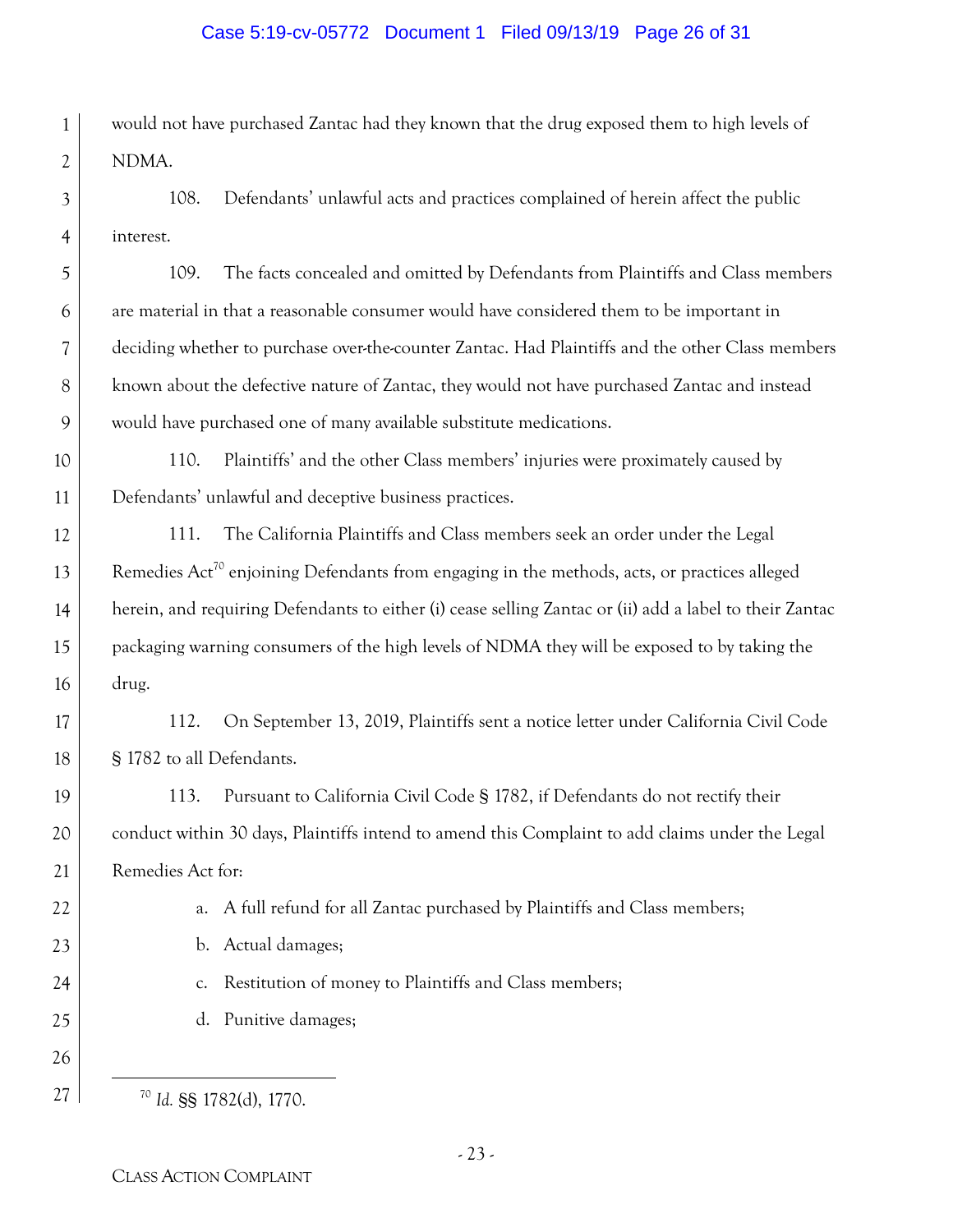## Case 5:19-cv-05772 Document 1 Filed 09/13/19 Page 27 of 31

| 1              | e. An additional award of up to \$5,000 for each Plaintiff and Class member who is a          |
|----------------|-----------------------------------------------------------------------------------------------|
| $\overline{2}$ | senior citizen;                                                                               |
| 3              | Attorneys' fees and costs; and<br>f.                                                          |
| 4              | Other relief that this Court deems just and proper.<br>g.                                     |
| 5              | COUNT 2: VIOLATION OF CALIFORNIA UNFAIR COMPETITION LAW                                       |
| 6              | (CAL. BUS. & PROF. CODE §§ 17200-17594),                                                      |
| 7              | CLAIM BY ALL PLAINTIFFS AGAINST ALL DEFENDANTS                                                |
| 8              | Plaintiffs hereby incorporate by reference the allegations contained in the preceding<br>114. |
| 9              | paragraphs of this Complaint.                                                                 |
| 10             | This claim is brought by all Plaintiffs against all Defendants on behalf of residents<br>115. |
| 11             | of California who are members of the Class.                                                   |
| 12             | California's Unfair Competition Law prohibits "unlawful, unfair, or fraudulent<br>116.        |
| 13             | business acts or practices." <sup>71</sup>                                                    |
| 14             | Defendants violated the Unfair Competition Law by committing an unlawful act-<br>117.         |
| 15             | their violation of California's Legal Remedies Act, as described above.                       |
| 16             | 118.<br>Defendants' failure to disclose to Plaintiffs and Class members the NDMA levels       |
| 17             | present in Zantac also is fraudulent-and hence a violation of the Unfair Competition Law-     |
| 18             | because it was likely to deceive members of the public into believing that the drug would not |
| 19             | expose them to the known carcinogen NDMA.                                                     |
| 20             | Defendants' failure to disclose these risks to Plaintiffs and Class members also<br>119.      |
| 21             | violates the Unfair Competition Law because it is unfair given that the harm to consumers-    |
| 22             | exposure to high levels of a carcinogen without the consumers' knowledge-outweighs the        |
| 23             | medicinal benefits provided by Zantac, a drug for which there are numerous substitutes.       |
| 24             | Defendants' actions, as set forth above, occurred within the conduct of their<br>120.         |
| 25             | business and in trade or commerce.                                                            |
| 26             |                                                                                               |
| 27             | <sup>71</sup> Cal. Bus. & Prof. Code § 17200.                                                 |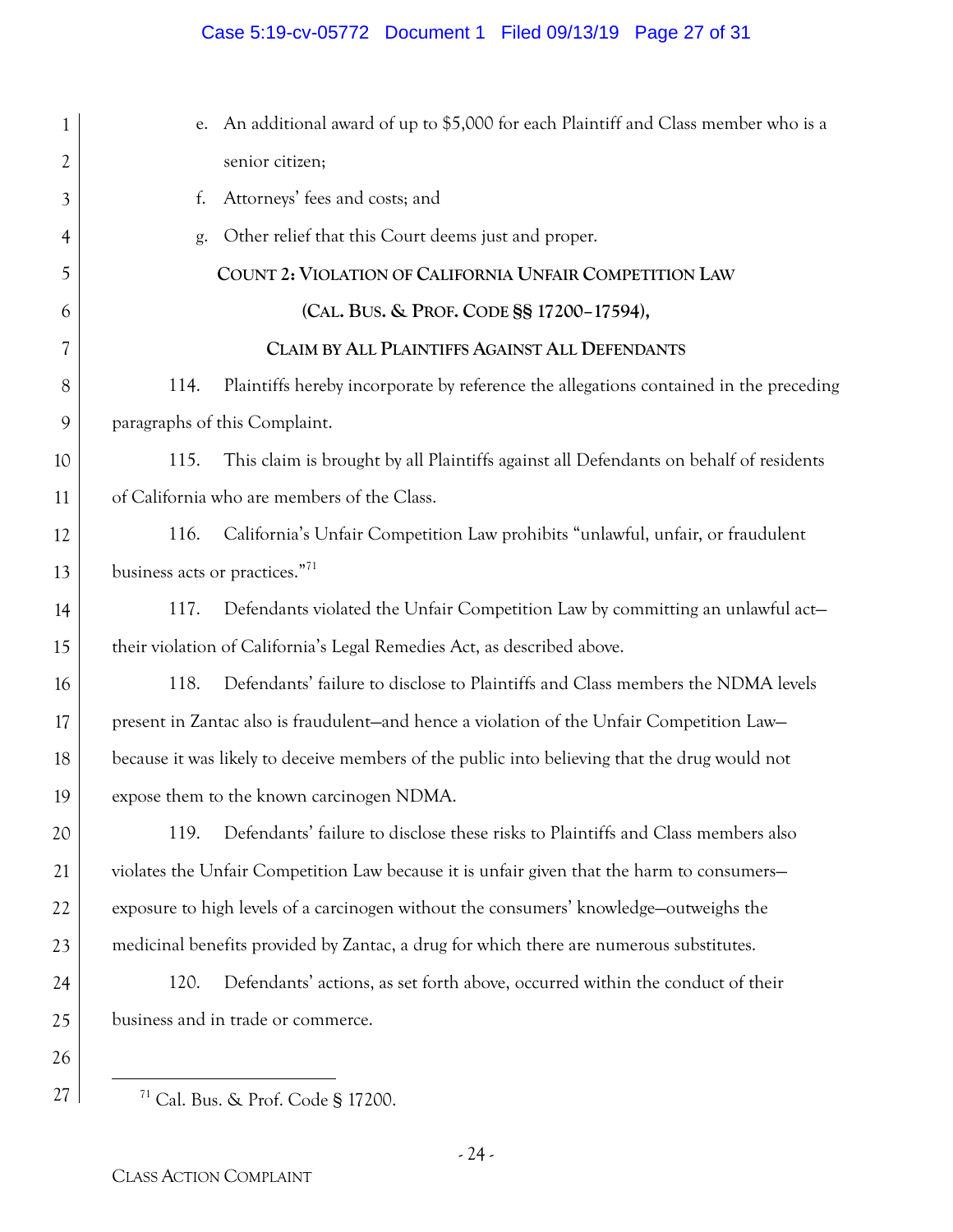# Case 5:19-cv-05772 Document 1 Filed 09/13/19 Page 28 of 31

| 1              | Defendants knowingly and intentionally misrepresented and omitted material facts<br>121.              |  |
|----------------|-------------------------------------------------------------------------------------------------------|--|
| $\overline{2}$ | regarding Zantac with the intent of misleading Plaintiffs and Class members.                          |  |
| 3              | In purchasing over-the-counter Zantac, Plaintiffs and Class members were deceived<br>122.             |  |
| $\overline{4}$ | by Defendants' failure to disclose that the drug exposed consumers to high levels of NDMA.            |  |
| 5              | 123.<br>Plaintiffs and Class members reasonably relied on Defendants' false                           |  |
| 6              | misrepresentations and omissions. They had no way of knowing that Defendants' representations         |  |
| 7              | were false, misleading, and incomplete. As alleged herein, Defendants engaged in a pattern of         |  |
| 8              | deception and public silence in the face of a known defect with Zantac. Plaintiffs and Class          |  |
| 9              | members did not, and could not, unravel Defendants' deception on their own.                           |  |
| 10             | Defendants knew or should have known that its conduct violated the Unfair<br>124.                     |  |
| 11             | Competition Law.                                                                                      |  |
| 12             | 125.<br>Defendants owed Plaintiffs and Class members a duty to disclose the truth about               |  |
| 13             | Zantac exposing consumers to NDMA because Plaintiffs and Class members relied on Defendants'          |  |
| 14             | material misrepresentations and omissions.                                                            |  |
| 15             | 126.<br>Defendants' conduct proximately caused injury to Plaintiffs and Class members                 |  |
| 16             | who purchased over-the-counter Zantac.                                                                |  |
| 17             | Plaintiffs and Class members were injured and suffered ascertainable loss,<br>127.                    |  |
| 18             | injury-in-fact, and/or actual damages as a proximate result of Defendants' conduct in that Plaintiffs |  |
| 19             | would not have purchased Zantac had they known that the drug exposed them to high levels of           |  |
| 20             | NDMA.                                                                                                 |  |
| 21             | 128.<br>Defendants' unlawful acts and practices complained of herein affect the public                |  |
| 22             | interest.                                                                                             |  |
| 23             | The facts concealed and omitted by Defendants from Plaintiffs and Class members<br>129.               |  |
| 24             | are material in that a reasonable consumer would have considered them to be important in              |  |
| 25             | deciding whether to purchase over-the-counter Zantac. Had Plaintiffs and the other Class members      |  |
| 26             | known about the defective nature of Zantac, they would not have purchased Zantac and instead          |  |
| 27             | would have purchased one of many available substitute medications.                                    |  |
|                |                                                                                                       |  |

- 25 -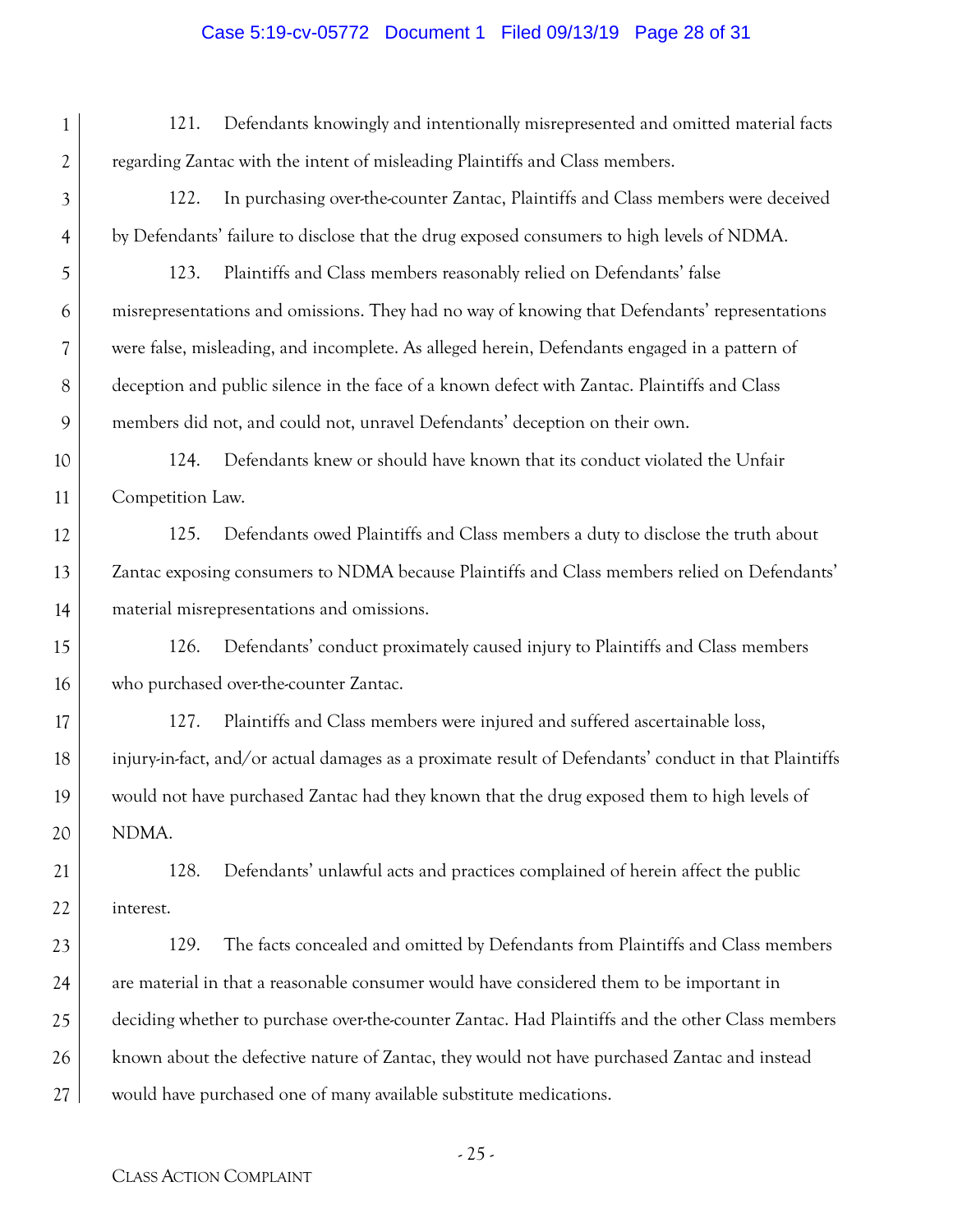### Case 5:19-cv-05772 Document 1 Filed 09/13/19 Page 29 of 31

| 1              | 130.<br>Accordingly, Plaintiffs and Class members have suffered injury-in-fact, including               |  |  |
|----------------|---------------------------------------------------------------------------------------------------------|--|--|
| $\overline{2}$ | lost money or property, as a result of Defendants' misrepresentations and omissions.                    |  |  |
| 3              | Plaintiffs' and the other Class members' injuries were proximately caused by<br>131.                    |  |  |
| 4              | Defendants' unlawful and deceptive business practices.                                                  |  |  |
| 5              | Under the Unfair Competition Law, the Court may "restore to any person in<br>132.                       |  |  |
| 6              | interest any money or property, real or personal, which may have been acquired by means of" a           |  |  |
| 7              | violation of the statute. <sup>72</sup>                                                                 |  |  |
| 8              | 133.<br>Plaintiffs request that this Court enter such orders or judgments as may be                     |  |  |
| 9              | appropriate, including:                                                                                 |  |  |
| 10             | a declaratory judgment that each Defendant has violated the Unfair Competition<br>a.                    |  |  |
| 11             | Law; an order enjoining Defendants from continuing their unfair, unlawful, and/or                       |  |  |
| 12             | fraudulent trade practices; and                                                                         |  |  |
| 13             | an order restoring to Plaintiffs any money lost as result of each Defendant's unfair,<br>$\mathbf{b}$ . |  |  |
| 14             | unlawful, and/or fraudulent trade practices, including restitution and disgorgement                     |  |  |
| 15             | of any profits Defendants received as a result of their unfair, unlawful, or                            |  |  |
| 16             | fraudulent practices, and for any other relief as may be just and proper. <sup>73</sup>                 |  |  |
| 17             | Plaintiffs also request attorneys' fees, which the Court "may award attorneys' fees to<br>134.          |  |  |
| 18             | a successful party against one or more opposing parties in any action which has resulted in the         |  |  |
| 19             | enforcement of an important right affecting the public interest if: (a) a significant benefit, whether  |  |  |
| 20             | pecuniary or nonpecuniary, has been conferred on the general public or a large class of persons, (b)    |  |  |
| 21             | the necessity and financial burden of private enforcement are such as to make the award                 |  |  |
| 22             | appropriate, and (c) such fees should not in the interest of justice be paid out of the recovery, if    |  |  |
| 23             | any."74                                                                                                 |  |  |
| 24             |                                                                                                         |  |  |
| 25             | <sup>72</sup> Cal. Bus. & Prof. Code § 17203.                                                           |  |  |
| 26             | $^{73}$ S $_{11}$ S 17202 C <sub>2</sub> 1 C in Drea Ced <sub>2</sub> S 204 C <sub>2</sub> 1 C in       |  |  |

<sup>73</sup> *See id.* § 17203; Cal. Civ. Proc. Code § 384; Cal. Civ. Code § 3345.

74 Cal. Civ. Proc. Code § 1021.5.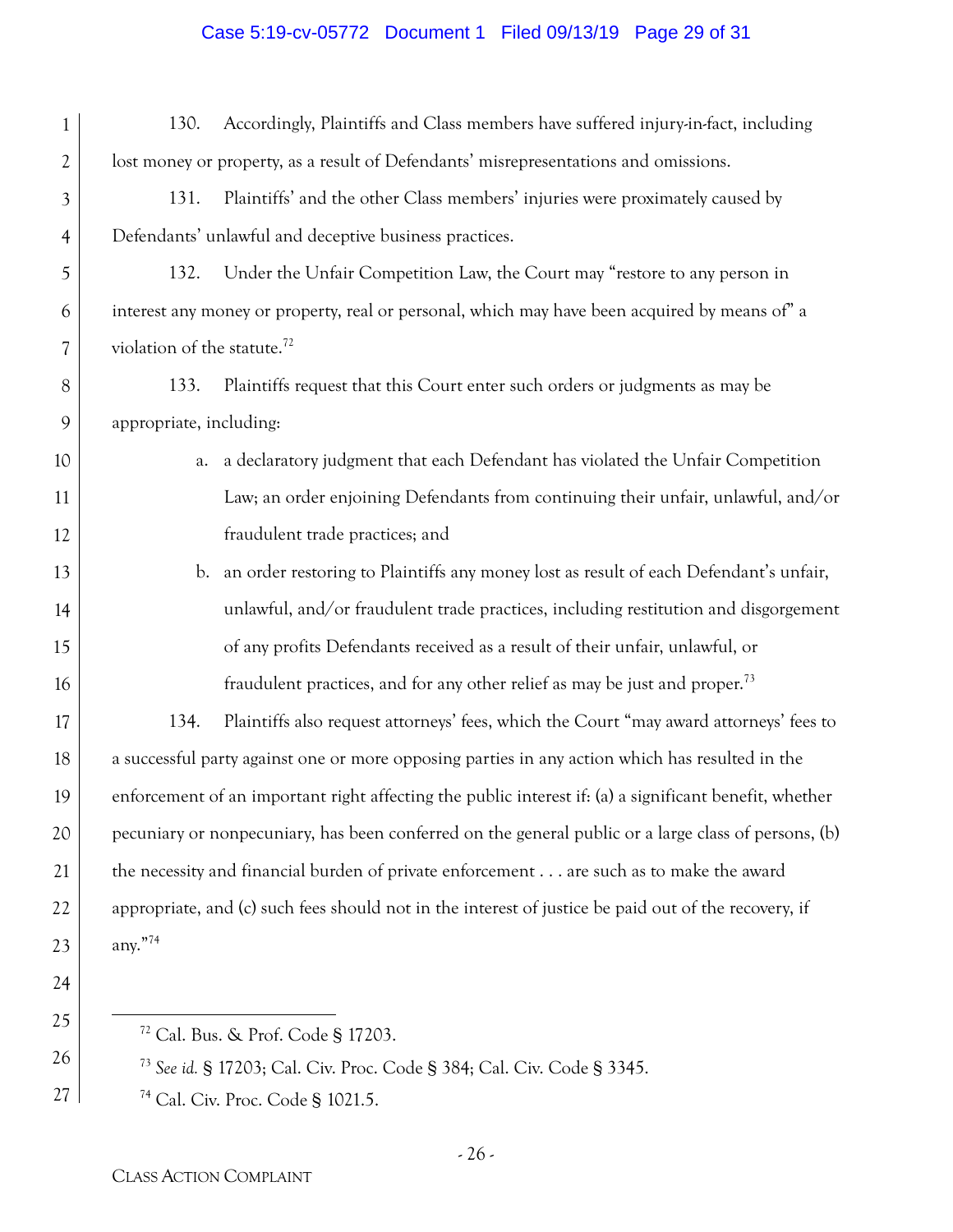# Case 5:19-cv-05772 Document 1 Filed 09/13/19 Page 30 of 31

| 1  |                                                                                  | VIII. PRAYER FOR RELIEF                                                                              |  |
|----|----------------------------------------------------------------------------------|------------------------------------------------------------------------------------------------------|--|
| 2  |                                                                                  | WHEREFORE, Plaintiffs request on behalf of themselves and members of the Class that                  |  |
| 3  | the Court enter an order or judgment against Defendants including the following: |                                                                                                      |  |
| 4  | A.                                                                               | A determination that this action may be maintained as a class action pursuant to                     |  |
| 5  |                                                                                  | Federal Rules of Civil Procedure Rule 23 and for an order certifying this case as a class action and |  |
| 6  | appointing Plaintiffs as Class representatives as reflected above;               |                                                                                                      |  |
| 7  | <b>B.</b>                                                                        | A declaration that Defendants' failure to disclose to consumers that Zantac                          |  |
| 8  |                                                                                  | produces unsafe levels of NDMA was unfair, deceptive, fraudulent, wrongful, and unlawful;            |  |
| 9  | C.                                                                               | Restitution for all purchases of Zantac by Plaintiffs and the Class, in an amount to                 |  |
| 10 | be determined at trial;                                                          |                                                                                                      |  |
| 11 | D.                                                                               | Disgorgement of the ill-gotten gains derived by Defendants from their misconduct;                    |  |
| 12 | Ε.                                                                               | Actual damages;                                                                                      |  |
| 13 | F.                                                                               | Statutory damages;                                                                                   |  |
| 14 | G.                                                                               | Punitive damages;                                                                                    |  |
| 15 | Н.                                                                               | Treble damages;                                                                                      |  |
| 16 | $\mathbf{I}$ .                                                                   | Compensatory damages caused by Defendants' unfair or deceptive practices; along                      |  |
| 17 | with exemplary damages to Plaintiffs and each Class member for each violation;   |                                                                                                      |  |
| 18 | J.                                                                               | A permanent injunction requiring Defendants to either (i) cease selling Zantac or                    |  |
| 19 |                                                                                  | (ii) add a label to their Zantac packaging warning consumers of the high levels of NDMA they will    |  |
| 20 |                                                                                  | be exposed to by taking the drug;                                                                    |  |
| 21 | K.                                                                               | Pre-judgment and post-judgment interest at the maximum rate permitted by                             |  |
| 22 | applicable law;                                                                  |                                                                                                      |  |
| 23 | L.                                                                               | An order awarding Plaintiffs and the Class their attorney's fees, costs, and expenses                |  |
| 24 |                                                                                  | incurred in connection with this action; and                                                         |  |
| 25 | M.                                                                               | Such other and further relief as the Court deems just and proper.                                    |  |
| 26 |                                                                                  |                                                                                                      |  |
| 27 |                                                                                  |                                                                                                      |  |